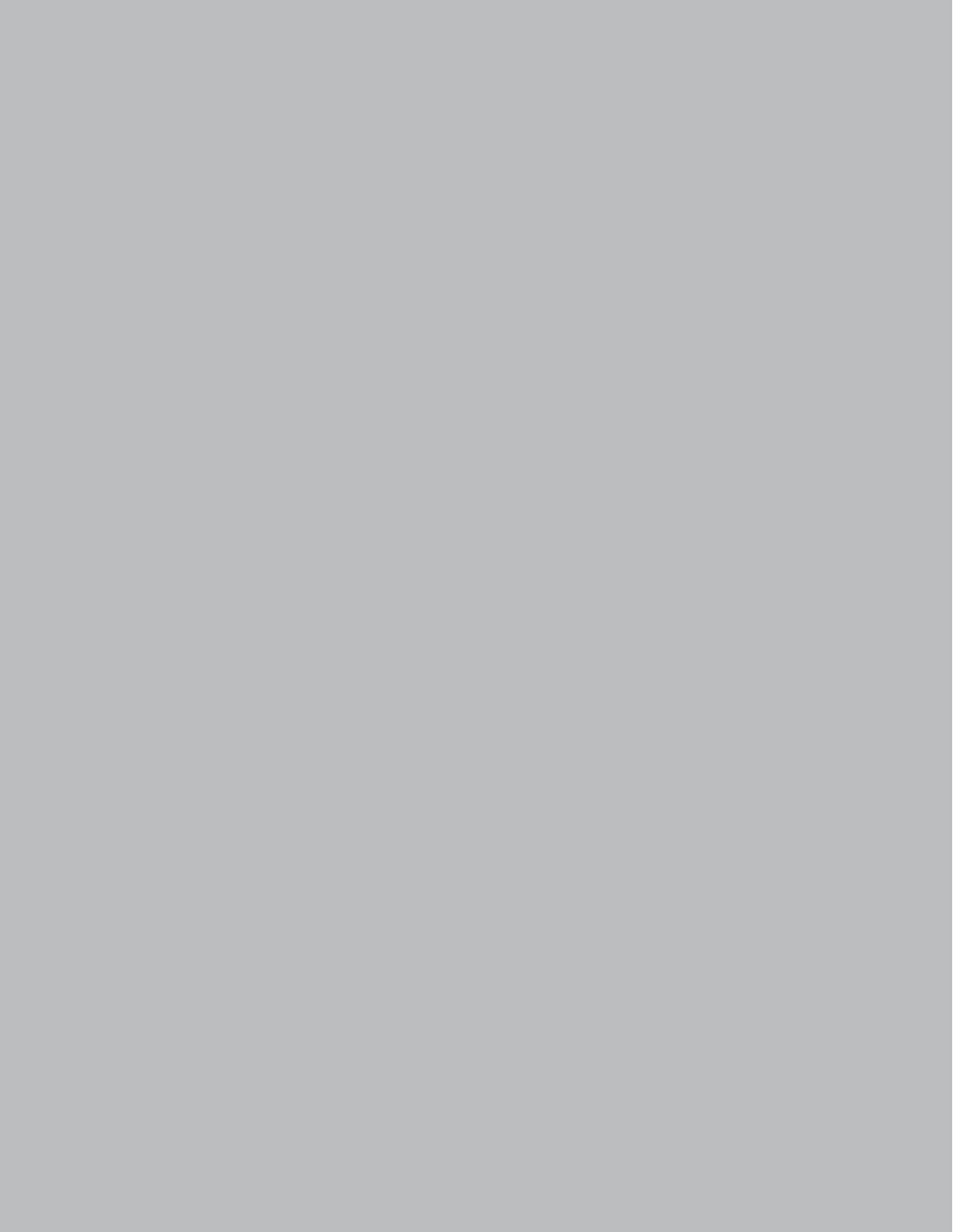#### **CHAPTER**

# **Payment for post-acute care**

roviders should base their decisions about where beneficiaries receive post-acute care services on patient characteristics and resource needs, not on Medicare payments. Given the potential overlap in services and lack of criteria delineating the appropriate treatment setting, post-acute care decisions are sensitive to payment system incentives. Where overlap exists, the tradeoffs between cost and quality often are unknown. In this chapter, we report on the results of one study comparing patient characteristics, outcomes, and spending in different post-acute settings for beneficiaries delineating the

# **In this chapter**

Comparing outcomes and spending for beneficiaries who have had a hip or knee replaced

5

- Comparing the patient assessment tools used in post-acute care settings
- Assessing the skilled nursing facility PPS
- Assessing the home health PPS

who had a hip or knee replaced. Next, to examine how well policymakers and researchers could compare patients across settings, we report on the various patient assessment tools currently required in three post-acute settings. Finally, we discuss the reasons that the payment systems for skilled nursing facilities and home health services may not be paying appropriately for all types of patients. We discuss ways to correct problems with payments in these settings to ensure that payments better track the resource needs of different patients.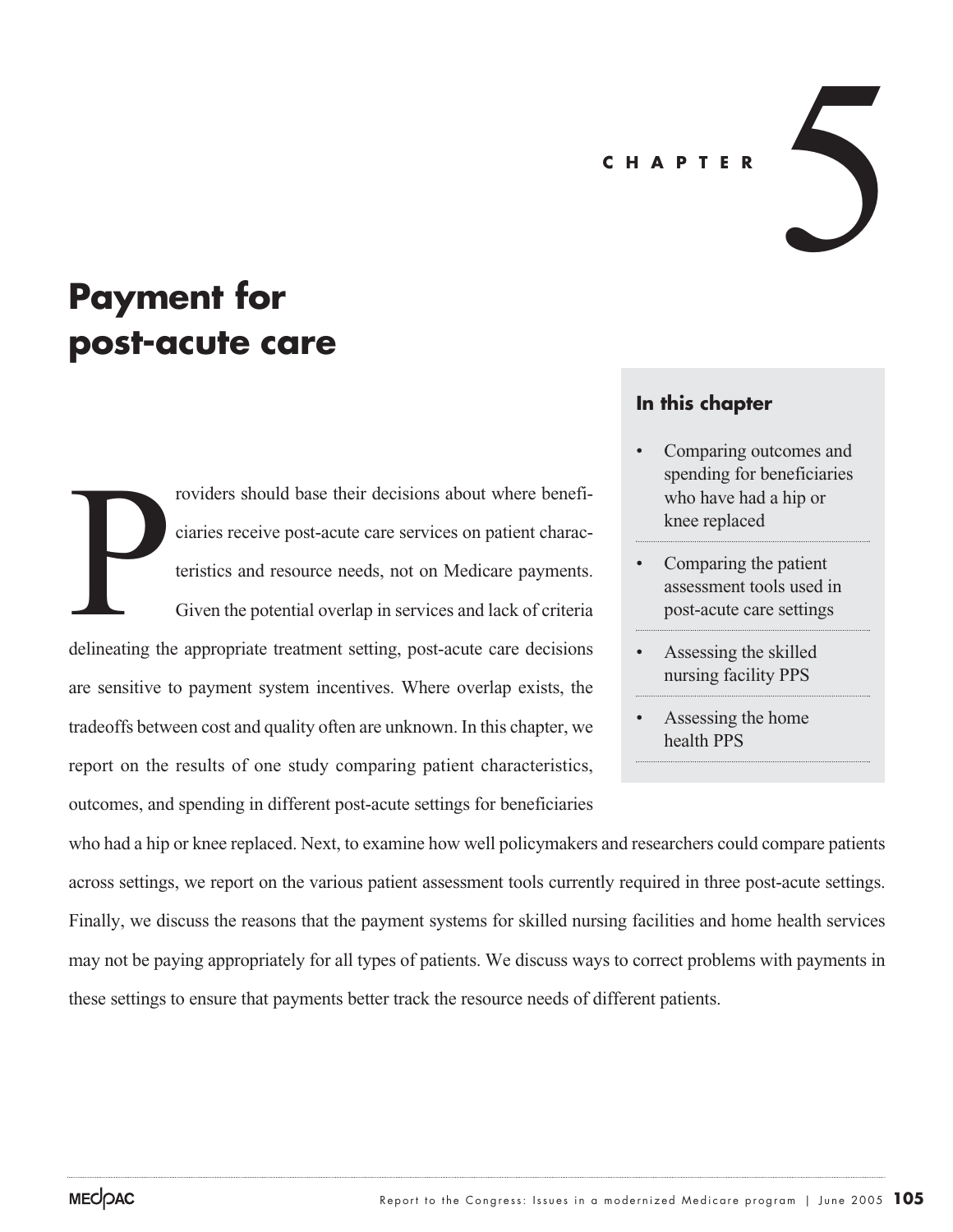Post-acute care generally follows an acute hospitalization and is provided in four settings—skilled nursing facilities (SNFs), inpatient rehabilitation facilities (IRFs), long-term care hospitals (LTCHs), and the home. Post-acute care includes services such as physical or speech therapy, wound care, skilled nursing care for chronic conditions, and care for patients who use ventilators. Eligible beneficiaries who are referred from the community and who use home health services without a prior hospitalization also use post-acute care.

In 2002, one-third of Medicare beneficiaries discharged from acute hospitals used post-acute care within one day of leaving the hospital (Figure 5-1). SNFs are the most frequently used setting, with home health the next most frequently used.

Services provided in the four post-acute settings are often similar, but coverage rules, service intensity, and payments differ for the four post-acute settings. Medicare's eligibility criteria for beneficiaries using postacute care vary by setting. The program's conditions of participation (COPs) for providers, staffing ratios, and even types of staff differ by setting. Medicare pays for care in each setting using a distinct payment system. The differences among the settings in COPs, staffing ratios, and intensity of care have contributed to the historical costs on which the payment system in each setting is based. Pronounced geographic differences in the supply of post-acute services also exist.

Some observers maintain that beneficiaries can use postacute care as a continuum of care, where patients use multiple types of post-acute care consecutively as their need for care decreases. Evidence indicates that although it may be a continuum for some, relatively few beneficiaries use more than one post-acute setting: In 2002, 4 percent of the beneficiaries discharged from the hospital used more than one post-acute setting. Most beneficiaries who used more than one setting used home health services after a SNF stay (97 percent).

Several studies have explored whether care in one setting can be appropriately substituted for care in another by looking at whether similar patients have experienced similar outcomes in different settings. In one study, researchers found that the potential for substitution varied by diagnosis, with little potential for substitution among stroke patients but more potential for congestive heart failure patients (Gage 1999). Other studies provided

mixed evidence of substitution, which sometimes varied by diagnosis (Deutsch et al. 2005, Kane et al. 2000, Keith et al. 1995, Kramer et al. 2000, Kramer et al.1997, Manton et al. 1994). For example, Kramer (1997) found that SNFs and IRFs had equivalent functional outcomes for hip fracture patients, but Kane (2000) found that hip fracture patients experienced better outcomes in IRFs and at home compared with SNFs. In the only study that used data collected after the SNF and IRF prospective payment systems (PPSs) began, researchers found that hip fracture patients who used IRFs experienced better functional outcomes than patients who used SNFs (Munin et al. 2005).



Source: Hogan 2004.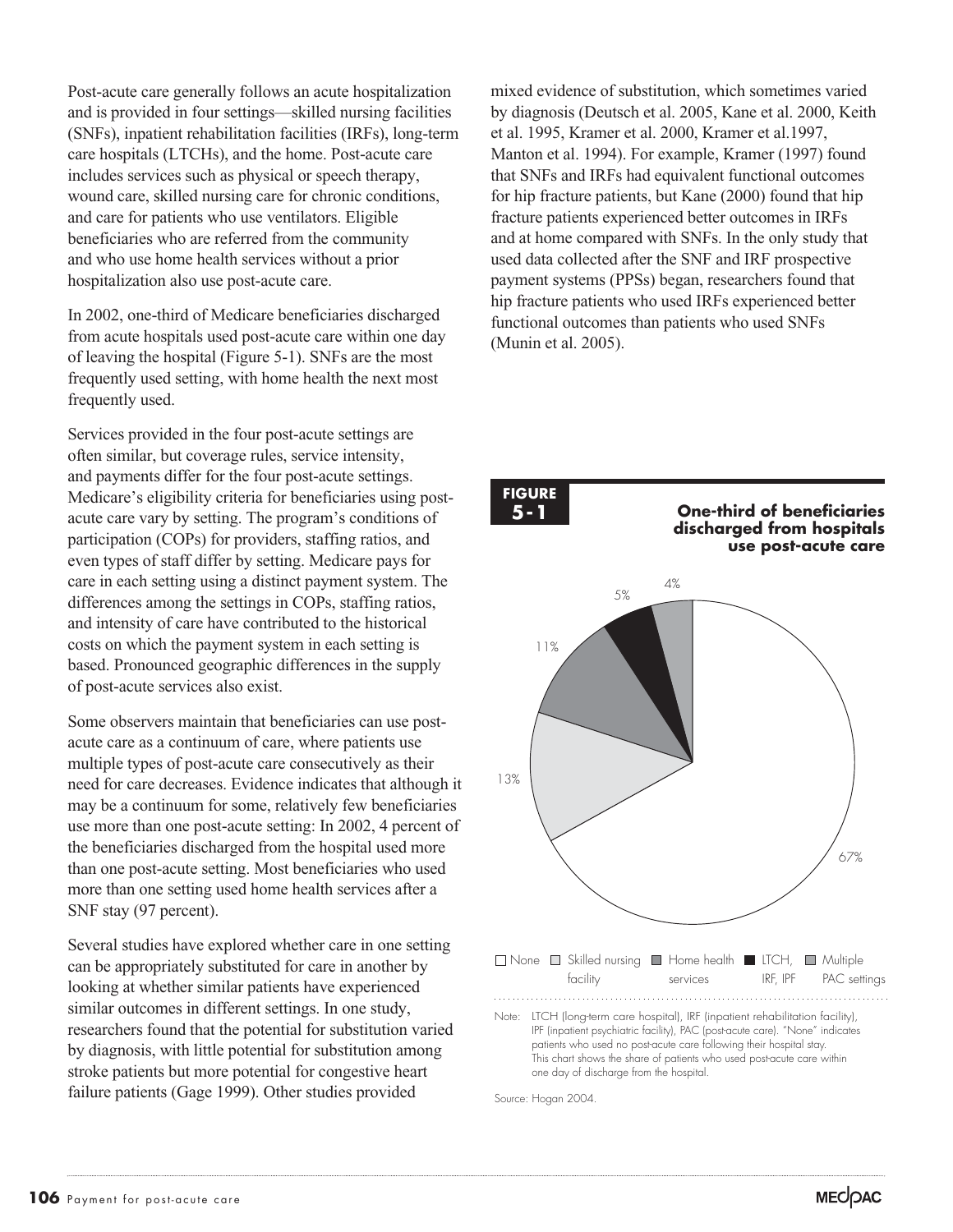# **Comparing outcomes and spending for beneficiaries who have had a hip or knee replaced**

One criterion that distinguishes IRFs from acute hospitals is the so-called 75 percent rule. This rule requires that an IRF admit 75 percent of patients for one or more conditions from a list of conditions that CMS specifies, such as stroke or hip fracture. In 2004, after several years of not enforcing the rule, CMS revised the list of conditions for the first time since 1983. Specifically, CMS eliminated "polyarthritis"—the most frequent diagnosis for beneficiaries who used IRFs in 2002—from the list and replaced it with four arthritis-related conditions. These conditions include (a) patients with polyarthritis who have bilateral joints replaced, are aged 85+, or have a body mass index (BMI) of 50+; (b) patients who have two major weight-bearing joints with severe osteoarthritis (not counting replaced joints); (c) rheumatoid arthritis; and (d) systemic vasculidities with joint inflammation. The last three conditions must not have improved after an appropriate, aggressive, and sustained course of outpatient therapy services (or services in less intensive rehabilitation settings) immediately preceding the IRF admission or must result from a systemic disease activation immediately before admission. CMS is phasing in the changes in the 75 percent rule, beginning in July 2005, over a period of four years—50 percent the first year, 60 percent the second year, 65 percent the third year, and 75 percent in successive years. CMS maintains that polyarthritis—the diagnosis for hip and knee replacement patients—does not require the intense rehabilitation provided by IRFs, except in select cases.

In effect, the change in the 75 percent rule means that fewer beneficiaries with a single hip or knee replacement will likely use IRF care. IRFs that previously have admitted a substantial proportion of joint replacement patients are expected to change their behavior in order to comply with the new rule as it phases in. As a result, under the new 75 percent rule, some beneficiaries with a hip or knee replacement who need rehabilitation but do not meet the new criteria will not go to an IRF but instead will have a longer acute hospital stay, be referred to SNFs, or be sent home with home health or outpatient therapy. Other such beneficiaries may continue to use IRFs; the rule provides for 25 percent of IRF patients to have conditions not on the list. The research we discuss in this section is the first

study comparing outcomes and spending for joint replacement patients across settings.

To determine the potential effect of the change in the 75 percent rule, we convened a physician panel of orthopedic surgeons and specialists in physical medicine and rehabilitation in which they could discuss their views of differences among patients that influence the setting beneficiaries use. We also contracted with RAND to compare outcomes and Medicare spending across settings for beneficiaries who have had a hip or knee replaced. This information can help policymakers better understand the impact of the new 75 percent rule on beneficiaries and Medicare's costs.

# **Physician panel**

We convened a panel of six orthopedic surgeons who perform many hip and knee replacements and five specialists in physical medicine and rehabilitation who are familiar with the rehabilitation of these types of patients. Generally our panelists were affiliated with large academically oriented health care institutions located in various parts of the nation. We asked this panel to discuss where beneficiaries who have had a hip or knee replaced should be rehabilitated after surgery. We also asked the panel to discuss whether they had observed any change in practice or referral patterns since the publication of the new 75 percent rule.

The orthopedic surgeons told us that patients who have had a hip or knee replaced ideally should go home with either home health care or outpatient therapy services—between 50 percent and 85 percent of their Medicare patients go home from the hospital in two to four days following surgery. (These estimates are higher than the national rate [Table 5-1, p. 109].) The panel said that characteristics of patients who require rehabilitation in an institutional setting (IRF or SNF) are those who:

- are limited in weight-bearing ability or cannot walk 100 feet,
- are obese,
- have impairment of one or more joints (other than the one replaced),
- have diminished presurgery functioning,
- have comorbidities, such as congestive heart failure or post-operative dementia,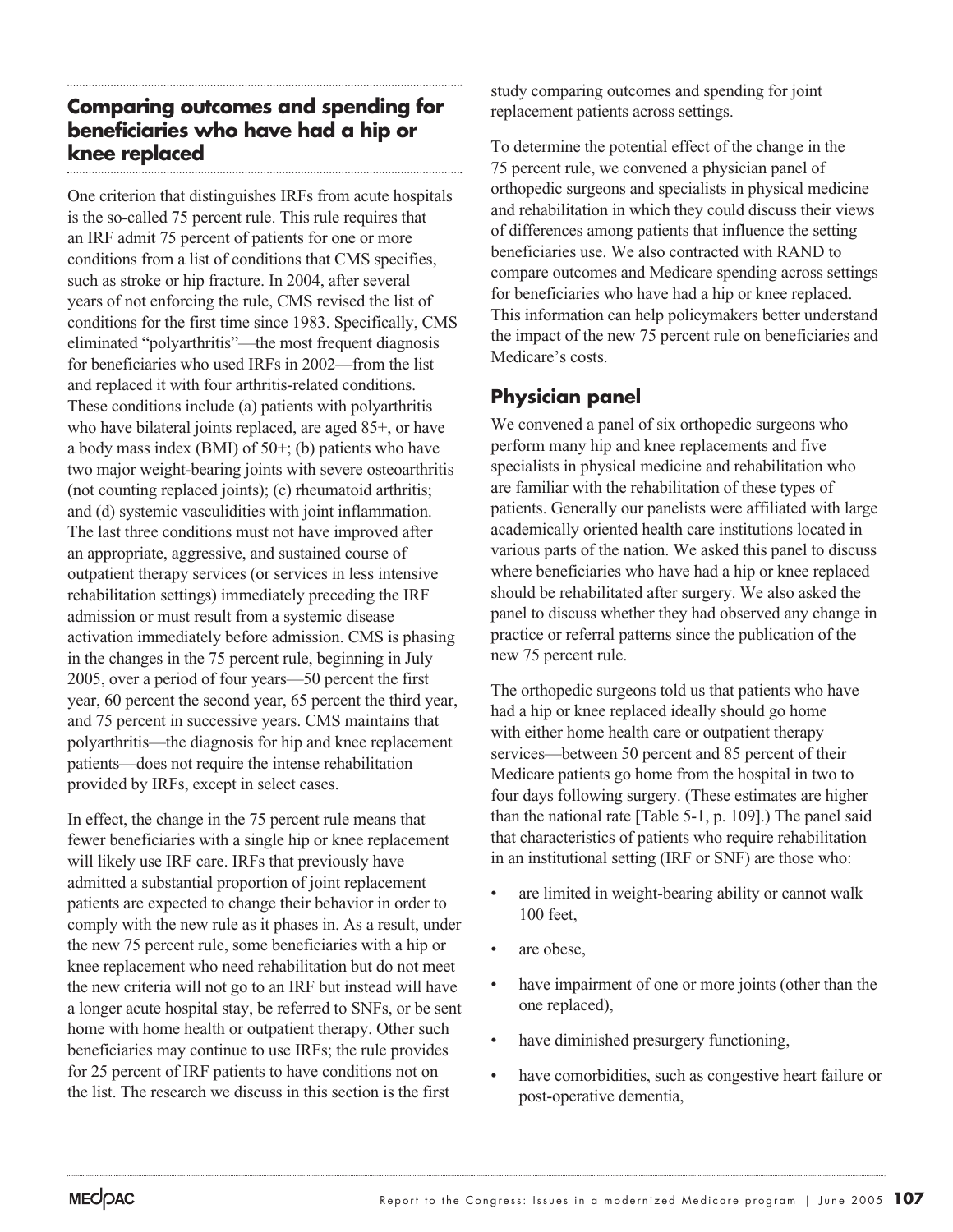- have architectural barriers at home, or
- have no informal caregiver.

Weight-bearing ability is an important predictor of how fast patients recover after surgery, and it may even determine whether the patient makes progress. Obesity also affects a patient's ability to bear weight. The panel unanimously questioned the appropriateness of a BMI of 50 as a criterion for joint replacement patients who are obese to be counted in the 75 percent rule. The panelists thought that beneficiaries with a BMI of 50 or more would not be able to tolerate the intense rehabilitation provided in IRFs. Thus, in the panelists' opinion, the standard excluded all obese persons who might benefit from IRF care. Some panelists thought a BMI of 38 was a more appropriate standard.

Regarding the question of whether patients with the need for rehabilitation in an institutional setting should go to an IRF or a SNF, the orthopedic surgeons felt that joint replacement patients could go to SNFs, although SNFs would not rehabilitate patients as quickly as IRFs. The panelists also agreed that certain circumstances cause IRFs to be more appropriate. For example, when a patient has comorbidities, he may benefit from the extra medical attention that an IRF provides. However, if a patient cannot stand the intense therapy provided at an IRF, or if he has a weight-bearing constraint, the convalescent care of a SNF may be more appropriate.

Orthopedic surgeons in some communities decide on an IRF versus a SNF based on the characteristics of the specific facilities available. The surgeons suggested that their comfort level with facilities may reflect the level and type of staffing at the facility, whether the facility follows protocols, or even the surgeon's convenience. For example, because physicians in SNFs are usually not involved in frequent supervision of patients while physicians in IRFs are integrally involved with patients, orthopedic surgeons may prefer IRFs because they can hand off patients to an IRF's physicians with confidence that those patients would continue to receive close monitoring. One surgeon said that his practice area had neither SNFs nor IRFs. In general, surgeons said that they did not know the outcomes of patients being rehabilitated in SNFs.

The panelists maintain that the publication of the new rule defining IRFs has already affected referral patterns. They reported that some IRFs will no longer accept joint

replacement patients and that acute hospital lengths of stay (LOSs) have increased slightly as a result. Panelists told us that IRFs with a large referral base would have fewer problems meeting the new criteria, but IRFs with a smaller referral base may have greater difficulty complying. Some orthopedic surgeons also reported having developed protocols for home health agencies, so that these agencies could provide more intensive rehabilitation services to patients after hip or knee replacement.

# **Results from the empirical study**

We contracted with researchers to study outcomes and Medicare spending for all beneficiaries who had hip or knee replacements and who were discharged from an acute hospital between January 2002 and June 2003 (see text box on p. 113 for study methods) (Beeuwkes Buntin et al.  $2005$ ).<sup>1</sup>

The research questions in this study were:

- What are the differences among hip or knee replacement patients who use IRFs, SNFs, or go home following surgery?
- What are the differences in outcomes for these patients?
	- —What are the differences in functional status?
	- —What are the differences in patients residing in the community at 120 days?
- What are the differences in Medicare spending for these patients?

# **Differences in patient characteristics**

The study found:

- About 30 percent of patients who had hip or knee replacements used SNF care following surgery, 35 percent used IRF care, and the remaining 35 percent returned home (with home health care, outpatient therapy, or no care) (Table 5-1).
- On average, patients who go home following surgery are younger, have fewer comorbidities and complications, and are less likely to be eligible for both Medicare and Medicaid than IRF patients. Compared with IRF patients, SNF patients are significantly older, have more comorbidities and complications, and are more likely to be eligible for both Medicare and Medicaid (Table 5-1).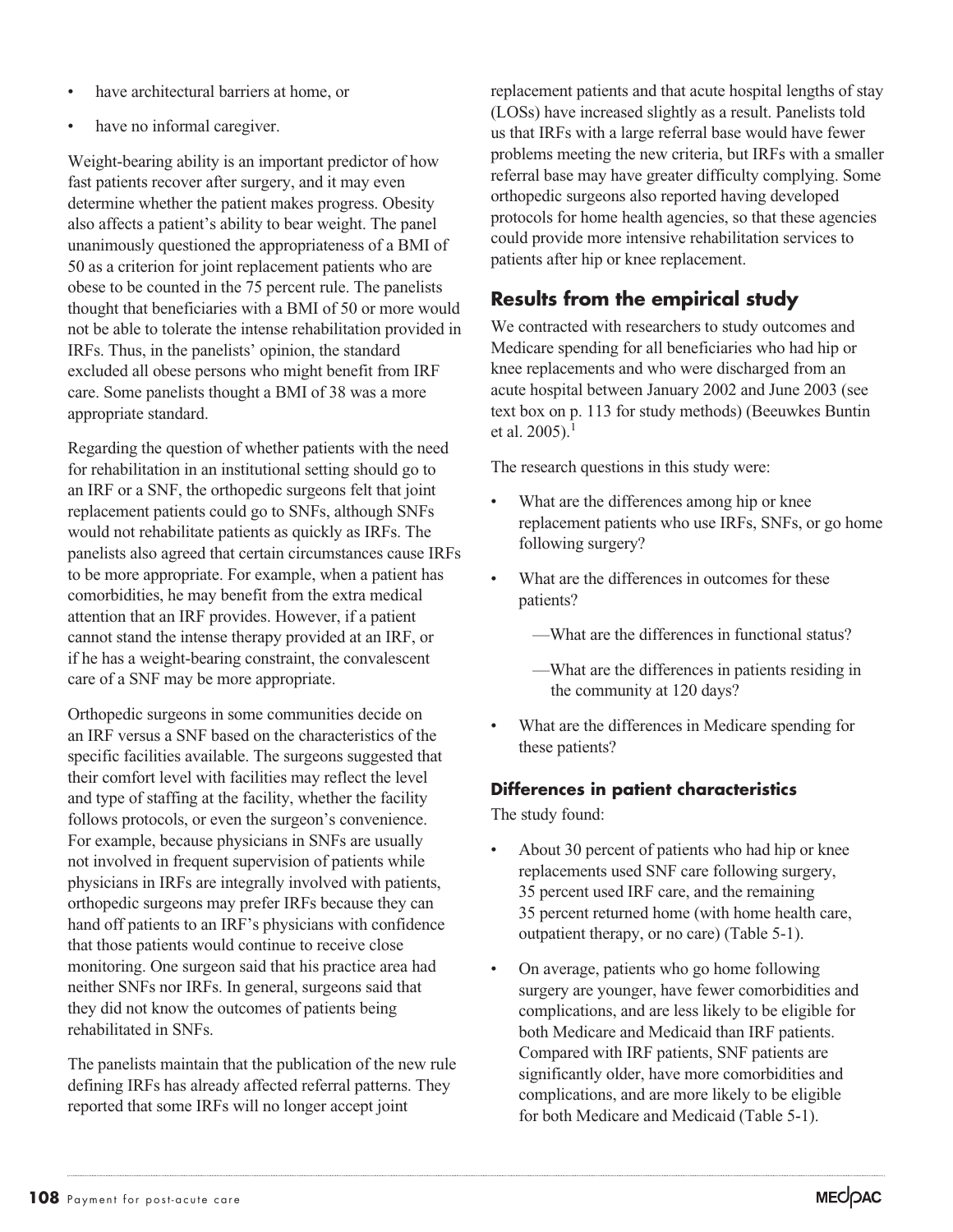#### **Selected characteristics of patients with hip or knee replacement**

|                                                   | Site of care after surgery |            |            |  |
|---------------------------------------------------|----------------------------|------------|------------|--|
| <b>Characteristics</b>                            | Home                       | <b>IRF</b> | <b>SNF</b> |  |
| Number of observations                            | 149,000                    | 149,000    | 128,000    |  |
| Percentage                                        | 35%                        | 35%        | 30%        |  |
| <b>Demographic characteristics</b>                |                            |            |            |  |
| Age (years)                                       | 72.7                       | 75.0       | $76.3**$   |  |
| Female                                            | 54.3%                      | 70.2%      | 72.2%**    |  |
| White                                             | 94.2                       | 89.9       | 93.3**     |  |
| <b>Black</b>                                      | 3.3                        | $6.8**$    | 4.1        |  |
| Medicaid coverage                                 | 5.2                        | 9.2        | $10.1**$   |  |
| <b>Complications</b>                              |                            |            |            |  |
| Postoperative pulmonary compromise                | 0.3                        | 0.5        | $0.8**$    |  |
| Postoperative GI hemorrhage or ulceration         | 0.2                        | 0.2        | $0.3**$    |  |
| Cellulitis or decubitis ulcer                     | 0.3                        | 0.5        | $0.8**$    |  |
| Septicemia                                        | 0.0                        | 0.0        | $0.1**$    |  |
| Mechanical complications due to device or implant | 0.9                        | 1.2        | $1.7**$    |  |
| Shock or cardiorespiratory arrest                 | 0.1                        | 0.1        | $0.2**$    |  |
| Postoperative heart attack                        | 0.3                        | 0.4        | $0.6**$    |  |
| Venous thrombosis or pulmonary embolism           | 0.5                        | $0.7**$    | 0.6        |  |
| latrogenic complications                          | 3.4                        | 4.0        | $4.7**$    |  |
| <b>Comorbidities</b>                              |                            |            |            |  |
| Acute renal failure                               | 0.3                        | 0.7        | $0.8**$    |  |
| Delirium                                          | 0.7                        | 1.4        | $2.0**$    |  |
| Chronic pulmonary disease                         | 9.1                        | 11.2       | $11.8**$   |  |
| Congestive heart failure                          | 3.4                        | 5.8        | $7.1**$    |  |
| Chronic renal failure                             | 0.1                        | 0.2        | $0.2**$    |  |
| Nutritional deficiencies                          | 0.1                        | 0.2        | $0.4**$    |  |
| Dementia                                          | 0.5                        | 0.9        | $2.3**$    |  |
| Pneumonia                                         | 0.6                        | 0.8        | $1.2**$    |  |
| Type of joint replacement                         |                            |            |            |  |
| Hip replacement                                   | 31.2                       | 36.1       | $40.0**$   |  |
| Total                                             | 25.8                       | 30.1       | $31.0**$   |  |
| Partial                                           | 0.6                        | 1.3        | $2.7**$    |  |
| Hip revision                                      | 4.8                        | 4.8        | $6.3**$    |  |
| Knee replacement                                  | 68.5                       | $63.9**$   | 60.0       |  |
| Total                                             | 62.5                       | $60.0**$   | 55.8       |  |
| <b>Bilateral procedure</b>                        | 1.8                        | $6.2**$    | $4.0\,$    |  |

Note: IRF (inpatient rehabilitation facility), SNF (skilled nursing facility), GI (gastrointestinal). Patients who were in a custodial nursing home before or after their acute stay, who used acute rehabilitation (DRG 462), used long-term care hospitals, or died in the first 30 days after their acute discharge are excluded from this analysis. This excludes < 3% of the sample. Patients in the sample were hospitalized from January 2002 through June 2003. \*\* Indicates significant t-test for differences between IRF and SNF values at the 0.0001 level.

Asterisks are placed next to the higher of the values for SNF and IRF.

Source: Beeuwkes Buntin et al. 2005.

MECOAC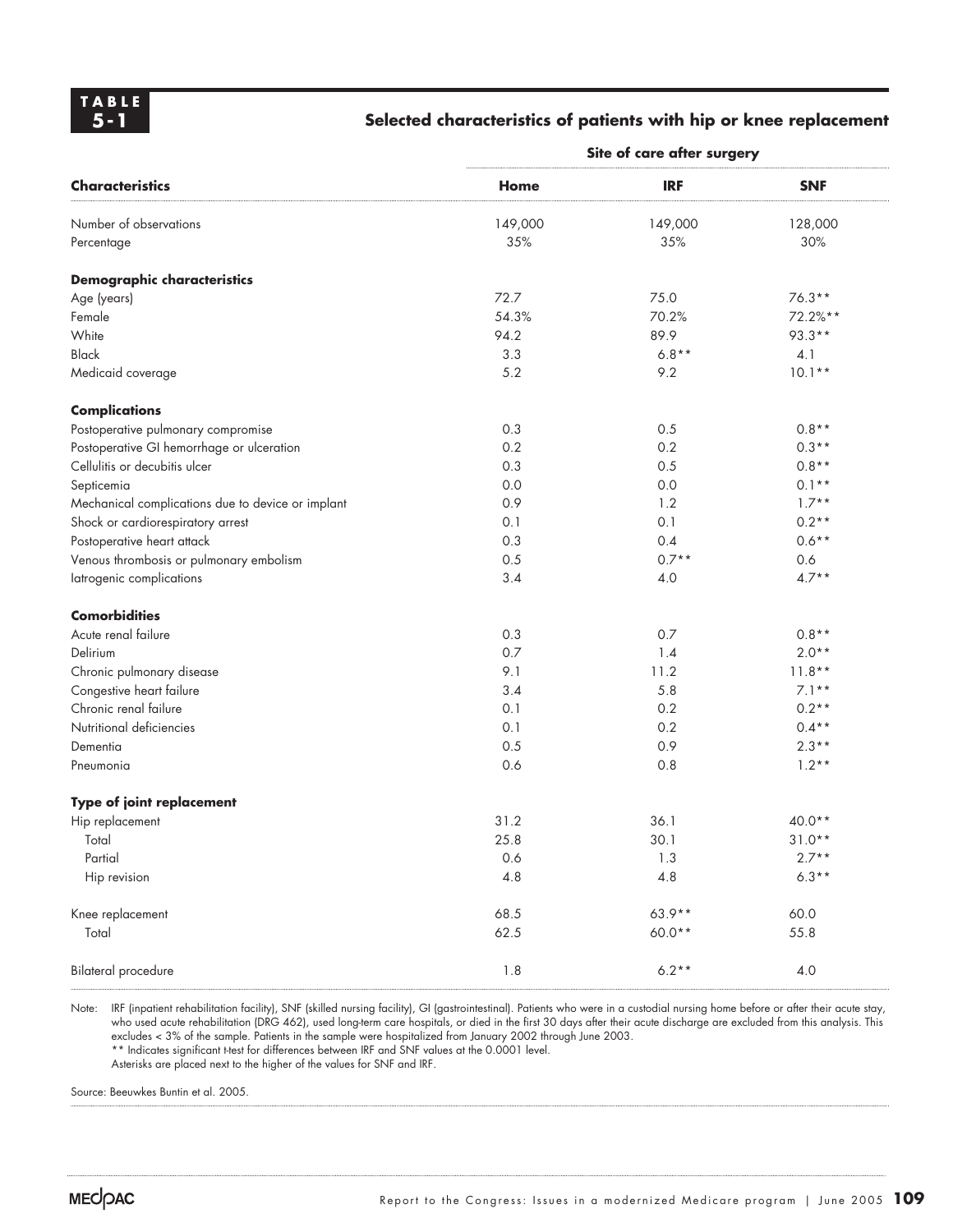• Of beneficiaries who use institutional settings, those who have had hip replacements are more likely to go to a SNF, while beneficiaries who have had knee replacements are more likely to go to an IRF (Table 5-1, p. 109).

#### **TABLE 5-2**

#### **Characteristics of discharging hospitals and proximity to facilities for patients with hip or knee replacement**

|                                                       | Site of care after surgery |                |                |  |
|-------------------------------------------------------|----------------------------|----------------|----------------|--|
|                                                       | Home                       | IRF            | SNF            |  |
| Number of observations<br>Percentage                  | 149,000<br>35%             | 149,000<br>35% | 128,000<br>30% |  |
| <b>Discharging hospital's</b>                         |                            |                |                |  |
| characteristics                                       |                            |                |                |  |
| Nonprofit hospital                                    | 78%                        | 76%            | 79%**          |  |
| Government hospital<br>Percentage of:                 | 10                         | 9              | $10**$         |  |
| Low-income patients                                   | 12                         | $13**$         | 12             |  |
| Medicare days                                         | 47                         | 47             | $49**$         |  |
| Hospital's ADC                                        | 204                        | $235**$        | 191            |  |
| Resident-to-ADC ratio                                 | 0.118                      | $0.144**$      | 0.110          |  |
| Case-mix index                                        | 1.532                      | $1.548**$      | 1.469          |  |
| <b>Patient's proximity</b>                            |                            |                |                |  |
| to facility                                           |                            |                |                |  |
| Average number of<br><b>IREs</b> within travel radius | 11                         | $13**$         | 11             |  |
| SNFs within travel radius                             | 39                         | 43             | $46**$         |  |
| No SNFs within                                        |                            |                |                |  |
| travel radius                                         | 0.001                      | $0.001**$      | 0.001          |  |
| Distance to nearest                                   |                            |                |                |  |
| SNF in miles                                          | 3                          | 2              | $2**$          |  |
| Distance to nearest                                   |                            |                |                |  |
| IRF in miles                                          | 18                         | 11             | $18**$         |  |

Note: IRF (inpatient rehabilitation facility), SNF (skilled nursing facility), ADC (average daily census). Patients who were in a custodial nursing home before or after their acute stay, used acute rehab (DRG 462), used long-term care hospitals, or died in the first 30 days after their acute discharge are excluded from this analysis. This excludes < 3% of the sample. Patients in the sample were hospitalized from January 2002 through June 2003.

\*\* Indicates significant t-test for differences between IRF and SNF values at the 0.0001 level.

Asterisks are placed next to the higher of the values for SNF and IRF. Travel radius is defined as the 90th percentile of the distance traveled to a type of provider by beneficiaries living in that type of area.

Source: Beeuwkes Buntin et al. 2005.

- On average, IRF patients come from acute hospitals that are larger, have a higher case-mix index, and are more likely to be teaching hospitals (Table 5-2).
- Distance to a facility may be a factor in determining site of care. On average, patients who use an IRF have one that is relatively close to their residence (Table 5-2).

#### **Differences in outcomes**

In this section, we discuss differences in functional status for SNF and IRF patients, mortality, and residence in the community. IRFs and SNFs measure functional status close to or at admission for their patients. Patients who go home with outpatient therapy or with no care do not have their functional status assessed.

The preferred outcome—improvement in functional status—is not assessed for most SNF patients. Because SNFs do not assess patients' functional status at discharge, researchers compared functional status at admission and discharge (or at 14 days) for patients who stayed in the IRF or the SNF at least 14 days.<sup>2</sup> Researchers created a measure of functional status similar to the Barthel Index (Mahoney and Barthel 1965) and mapped from the SNFs and IRFs assessment tools to the index. As discussed in the section on patient assessment instruments, clinicians use these tools to ask different questions and assess patients at different times during their post-acute stay, so the quasi-Barthel Index may not be comparable. As a result, researchers also examined patients' independence in walking and in transfer (for example, from a bed to a chair).

**Descriptive analysis** Based on descriptive statistics that do not control for differences in patient characteristics and potentially measure IRF and SNF patients at different points in their stay, SNF patients have a higher functional status score at admission than IRF patients. But SNF patients with a 14-day or longer stay have lower functional status scores than IRF patients discharged from the facility at 14+ days (Table 5-3).

*Walking*—Of patients who were discharged at 14+ days after admission, 1 percent of IRF patients were walking independently at admission but 76 percent were walking independently at discharge. For SNF patients in the facility at 14+ days after admission, 9 percent were walking independently at admission but 31 percent were walking independently at 14 days (Table 5-3).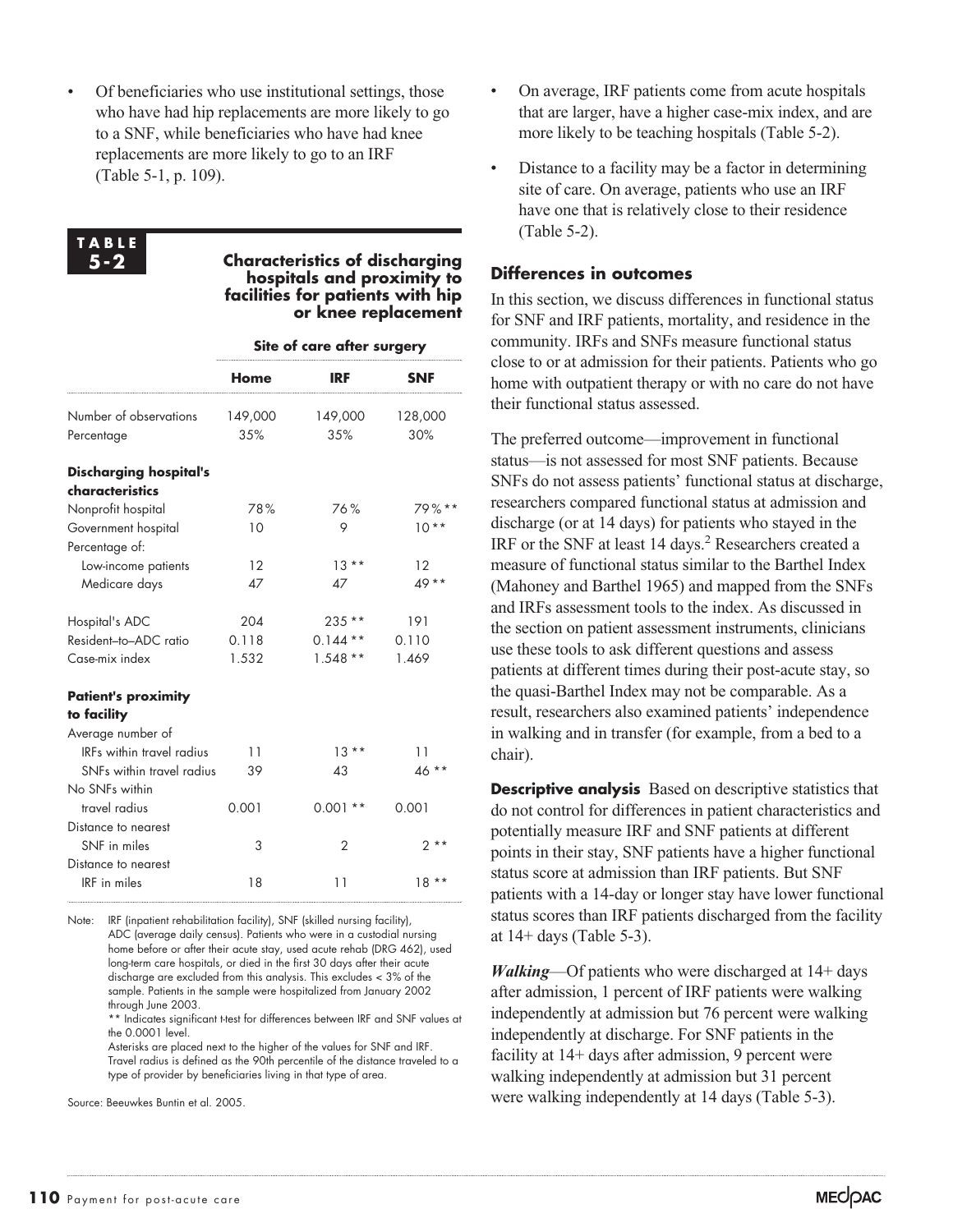#### **Functional status outcomes for patients with hip or knee replacement**

**Site of care after surgery**

|                                           | IRF           | SNF        |
|-------------------------------------------|---------------|------------|
| <b>Functional status for all patients</b> |               |            |
| Mean score on Barthel Index               |               |            |
| at admission (0-90)                       | 46            | $55**$     |
| Percentage of patients:                   |               |            |
| Walking independently                     |               |            |
| at admission                              | 10%           | $20 \%$ ** |
| Transferring independently                |               |            |
| at admission                              | 11            | $16***$    |
| <b>Functional status for patients</b>     |               |            |
| with 14+ day stayt                        |               |            |
| Mean score on Barthel Index (0-90):       |               |            |
| at admission                              | 35            | 47 * *     |
| at discharge                              | $65**$        | .58        |
| Percentage of patients:                   |               |            |
| Walking independently                     |               |            |
| at admission                              | 1%            | $9\%**$    |
| Walking independently at                  |               |            |
| discharge/14+ days                        | $76***$       | 31         |
| Transferring independently                |               |            |
| at admission                              | $\mathcal{P}$ | $8**$      |
| Transferring independently                |               |            |
| at discharge/14+ days                     | 79**          | 30         |
|                                           |               |            |

Note: IRF (inpatient rehabilitation facility), SNF (skilled nursing facility). Patients who were in a custodial nursing home before or after their acute stay, used acute rehabilitation (DRG 462), used long-term care hospitals, or died in the first 30 days after their acute discharge are excluded from this analysis. This excludes < 3% of the sample. Patients in the sample were hospitalized from January 2002 through June 2003. \*\* Indicates significant t-test for differences between IRF and SNF values at the 0.0001 level. Asterisks are placed next to the higher of the two values. Barthel Index (Mahoney and Barthel 1965) created by mapping functional status items from assessment instruments used in SNFs and IRFs. Higher scores on Barthel Index mean greater independence in functional status. ✝ Indicates discharge from IRFs; 14+ days means SNF patients assessed

at 14 days.

Source: Beeuwkes Buntin et al. 2005.

*Transferring*—Of patients who were discharged at 14+ days after admission, 2 percent of IRF patients were transferring independently at admission but 79 percent were transferring independently at discharge. For SNF patients in the facility at 14+ days after admission, 8 percent were transferring independently at admission but 30 percent were transferring independently at 14 days (Table 5-3).

**Multivariate analysis** As noted in the descriptive analyses, there is a great deal of selection of patients into the three settings (IRF, SNF, and home). Thus it is critically important to control for both observed and unobserved selection. The importance of controlling for selection effects is demonstrated by the results from an unadjusted regression model that shows that SNF patients are 2.7 percentage points more likely to be dead or institutionalized at 120 days after discharge from an acute hospital as compared with patients going home (Table 5-4, p. 112). The difference declines to 1.2 percentage points in the model adjusted for observable patient characteristics. The difference declines further to 0.46 percentage points in an instrumental variable (IV) model that is designed to capture unobserved selection effects.

Using IV models, researchers found that compared with patients who went home after surgery, patients who used IRFs and SNFs are more likely to be dead or institutionalized 120 days after discharge from an acute hospital by 0.18 and 0.46 percentage points, respectively (Table 5-4, p. 112). It is important to note that neither IRFs nor SNFs have a significant statistical effect when mortality by itself is the outcome; therefore, the effect appears to be operating through institutionalization alone.

The IV models provide the best estimates of the causal effect of post-acute care on outcomes, but the researchers were unable to rule out the possibility that some selection remains in these estimates. Outcomes depend on many factors, including patients' physical and cognitive abilities, underlying medical conditions, sensory and emotional factors, willingness to participate in care, and supportive environments. No risk adjustment approach can control for every factor affecting outcomes of care (Iezzoni 2003). The choice of IVs was carefully considered to address this problem, but the estimates could be biased if the instruments are invalid. Another limitation of the study is that the outcomes analyzed are not the ideal outcomes for patients who have had hip or knee replacements. The preferred outcomes analysis would examine changes in patients' functional status, but the data are not available for all patients.

#### **Differences in Medicare payments**

Instrumental variable analyses show that IRF patients cost Medicare more than patients who go home and more than patients who use SNFs. Patients who use IRFs cost about \$8,000 more in Part A spending than those who go home after surgery, and patients who use SNFs cost about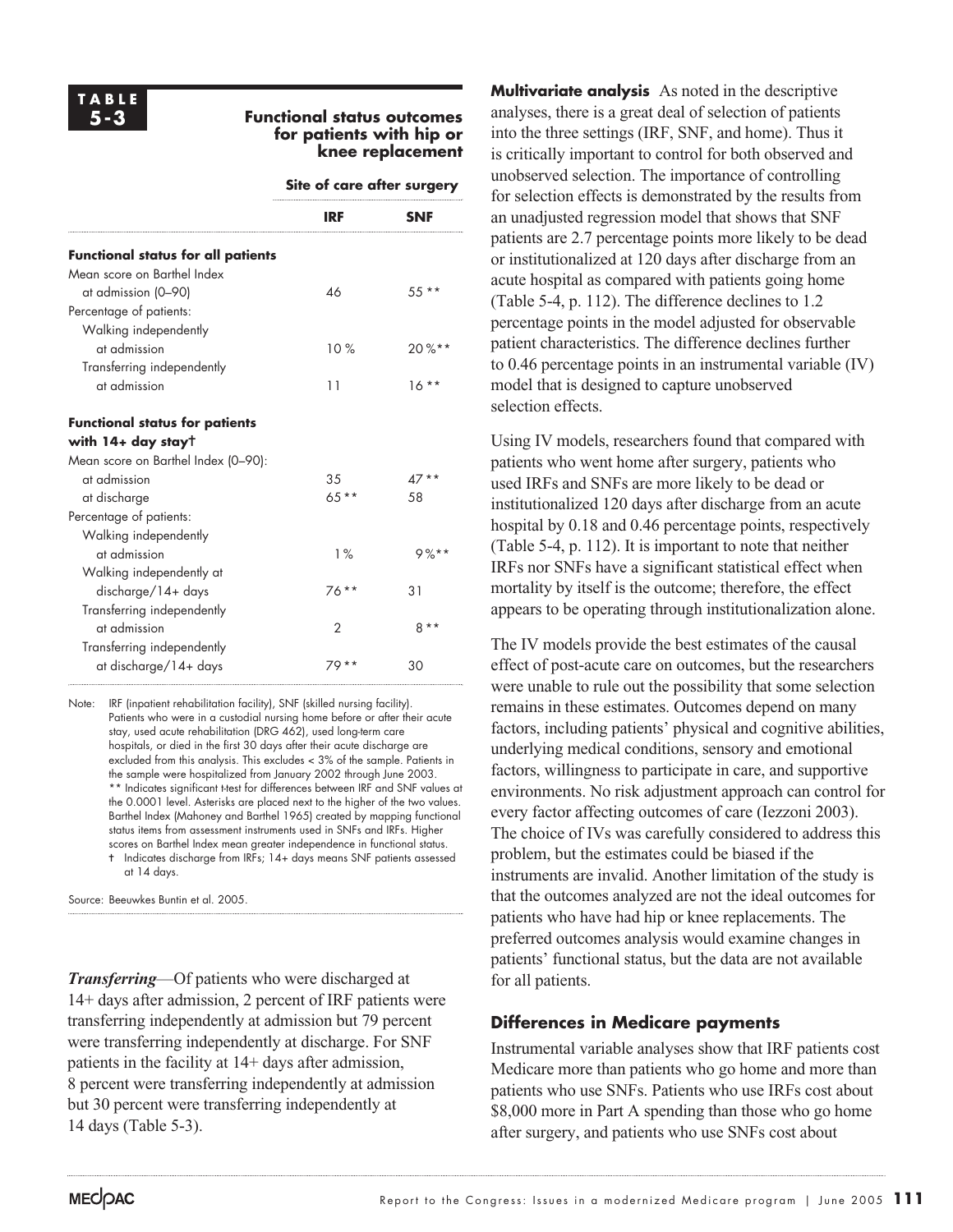#### **Outcomes for patients with hip or knee replacement**

|                              | <b>Unadjusted</b><br>model | <b>Adjusted for</b><br>patient characteristics |                   | Instrumental<br>variable model |                    |                          |          |
|------------------------------|----------------------------|------------------------------------------------|-------------------|--------------------------------|--------------------|--------------------------|----------|
| Outcome                      | Marginal<br>effect         | Marginal<br>effect                             | Standard<br>error | <b>P-value</b>                 | Marginal<br>effect | <b>Standard</b><br>error | P-value  |
| Dead or institutionalized at |                            |                                                |                   |                                |                    |                          |          |
| 120 days after discharge     |                            |                                                |                   |                                |                    |                          |          |
| IRF vs. home after surgery   | 0.0058                     | 0.0043                                         | 0.0004            | $0.00**$                       | 0.0018             | 0.0009                   | $0.04*$  |
| SNF vs. home after surgery   | 0.0267                     | 0.0120                                         | 0.0005            | $0.00**$                       | 0.0046             | 0.0008                   | $0.00**$ |
| Dead at 120 days             |                            |                                                |                   |                                |                    |                          |          |
| after discharge              |                            |                                                |                   |                                |                    |                          |          |
| IRF vs. home after surgery   | 0.0030                     | 0.0020                                         | 0.0003            | $0.00**$                       | 0.0016             | 0.0012                   | 0.18     |
| SNF vs. home after surgery   | 0.0089                     | 0.0038                                         | 0.0003            | $0.00**$                       | 0.0023             | 0.0012                   | 0.06     |
| <b>Part A PAC payments</b>   |                            |                                                |                   |                                |                    |                          |          |
| IRF vs. home after surgery   | \$9,959                    | \$9,050                                        | \$31              | $0.00**$                       | \$8,298            | \$68                     | $0.00**$ |
| SNF vs. home after surgery   | 6,028                      | 4,685                                          | 33                | $0.00**$                       | 3,704              | 61                       | $0.00**$ |
| <b>Part A payments (PAC</b>  |                            |                                                |                   |                                |                    |                          |          |
| payments + acute stay)       |                            |                                                |                   |                                |                    |                          |          |
| IRF vs. home after surgery   | \$10,204                   | \$8,871                                        | \$33              | $0.00**$                       | \$8,023            | \$70                     | $0.00**$ |
| SNF vs. home after surgery   | 6,116                      | 4,590                                          | 35                | $0.00**$                       | 3,578              | 63                       | $0.00**$ |

Notes: IRF (inpatient rehabilitation facility), SNF (skilled nursing facility), PAC (post-acute care). Marginal effect is the change in predicted probability associated with changes in the explanatory variables. Post-acute payments are accumulated for 120 days after discharge from the acute hospital. Patients in the sample were hospitalized from January 2002 through June 2003.

\* Indicates significance at the 0.05 level. \*\* Indicates significance at the 0.0001 level.

Source: Beeuwkes Buntin et al. 2005.

\$3,600 more in Part A spending than those who go home after surgery (Table  $5-4$ ).<sup>3</sup> Payment rates differ widely for patients who are rehabilitated in IRFs versus SNFs. Medicare pays IRFs on a per-case basis but pays SNFs on a per-diem basis. Because of these different payment units, it is not straightforward to compare, but in general, Medicare pays IRFs more. The costs reported here are incomplete because we do not include payments to physicians or payments for outpatient therapy in the spending comparisons. These results also highlight the importance of controlling for selection effects, although controlling for selection had a small effect in the payment models compared with the outcome models.

#### **Discussion**

We undertook this study to determine the impact the new 75 percent rule might have on beneficiaries and the

Medicare program. The evidence is not definitive. Some descriptive and multivariate results suggest that marginal patients may be institutionalized more frequently when they use SNFs rather than IRFs, and more frequently in both of these settings compared with those going home. But the fact that patients going home after surgery do better than those in either SNFs or IRFs suggests that patient selection is strongly present in these data and we cannot fully discount its effects. (See text box for a description of study methods.)

In general, the results from the models show that in terms of Part A costs, episodes in an IRF or SNF are much more costly for Medicare than for episodes of care among patients going home. The results also show that payments for episodes of care involving IRF care are much higher than episodes of care involving SNF care, even after controlling for characteristics of patients and discharging acute hospitals.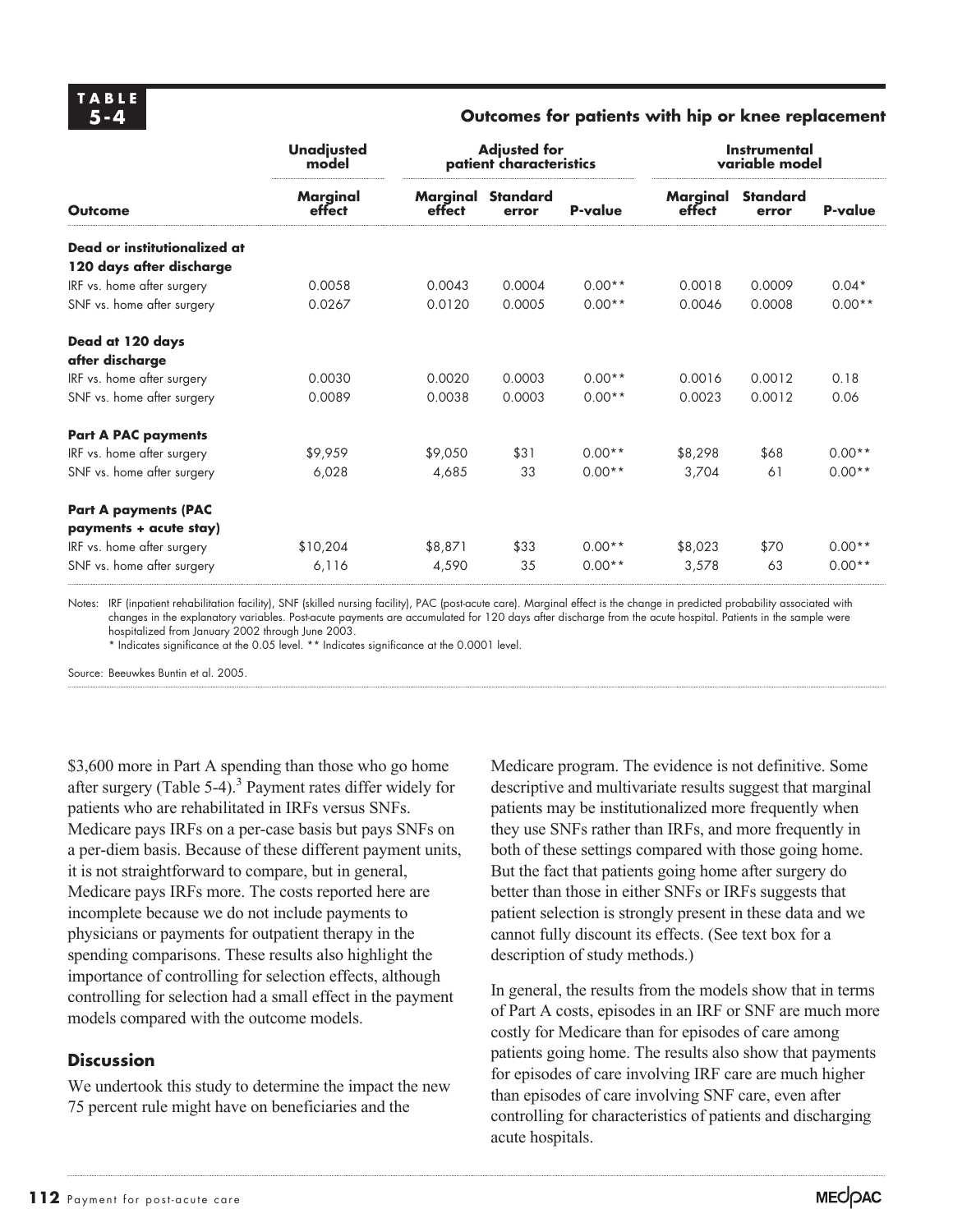# **Study methods for multivariate analyses**

I<br>and n this study sample, RAND included all elderly Medicare beneficiaries who underwent a hip or knee replacement with no preceding hip fracture and who were discharged from an acute hospital between January 2002 and June 2003 (Beeuwkes Buntin et al. 2005). Researchers defined "post-acute location" as the first Medicare-covered site in which the patient received care within 30 days of discharge from an acute hospital. Excluded from the sample were the following types of patients, who made up less than 3 percent of the total:

- patients who died in the hospital or within 30 days of discharge (<1 percent);
- patients who received custodial care in nursing homes before or after their admission to the acute hospital:
- patients discharged to long-term care hospitals from acute hospitals;
- beneficiaries who enrolled in HMOs within four months of discharge; and
- patients who had incomplete personal information or missing discharge hospital characteristics.

#### **Independent variables**

Researchers at RAND included a wide array of independent variables that they expected would affect beneficiaries' choice of post-acute care. Examples of individual predictors are age, gender, race, Medicaid enrollment, and place of residence. To capture the complexity of patients at the time of hospital discharge, researchers included a large set of comorbidities and complications tailored to joint replacement patients. To capture factors that may influence post-acute use, researchers used variables from the acute hospital, such as average daily census, teaching status, ownership, Medicare share, case-mix index, and low-income patient percentage. Researchers defined availability of post-acute care based on how close inpatient rehabilitation facilities (IRFs) and skilled nursing

facilities (SNFs) were to patients' homes and how many of each type of facility were located within reasonable distances of patients' homes.

#### **Outcomes**

Researchers examined descriptive statistics on health outcomes: residency in a nursing home at 60 days and 120 days; and death within 60 days and 120 days of their acute hospital discharge. Researchers combined the institutionalization and mortality variables into composite measures to avoid the bias associated with using variables for survivors only.

#### **Payments**

Researchers adjusted payments for area wage differences. They created summary variables for total post-acute care payments and total episode payments. The total episode payments combined payments for the acute hospital stay and total post-acute payments.

#### **Multivariate analyses**

Researchers used multivariate analyses to estimate how the site of care affected outcome measures. Multivariate analysis controls for observable differences in the patient population at each site of care—differences that might confound estimates of the site's effect on outcomes. In all models, researchers control for the individual predictors, clinical predictors, and characteristics of discharging hospitals.

#### **Instrumental variables analyses**

Researchers frequently use instrumental variable (IV) methods to remove the estimates of confounding due to unobservable characteristics. RAND used measures of post-acute care availability as instruments. Because these factors are not correlated with beneficiaries' clinical needs, researchers use them to predict use of IRFs and SNFs, and thus to infer the effect on outcomes for a marginal patient. Researchers typically use IV methods to control for the effects of selection bias, but these methods do not always capture all these effects. Beeuwkes Buntin and colleagues (2005) provide more information on methods.  $\blacksquare$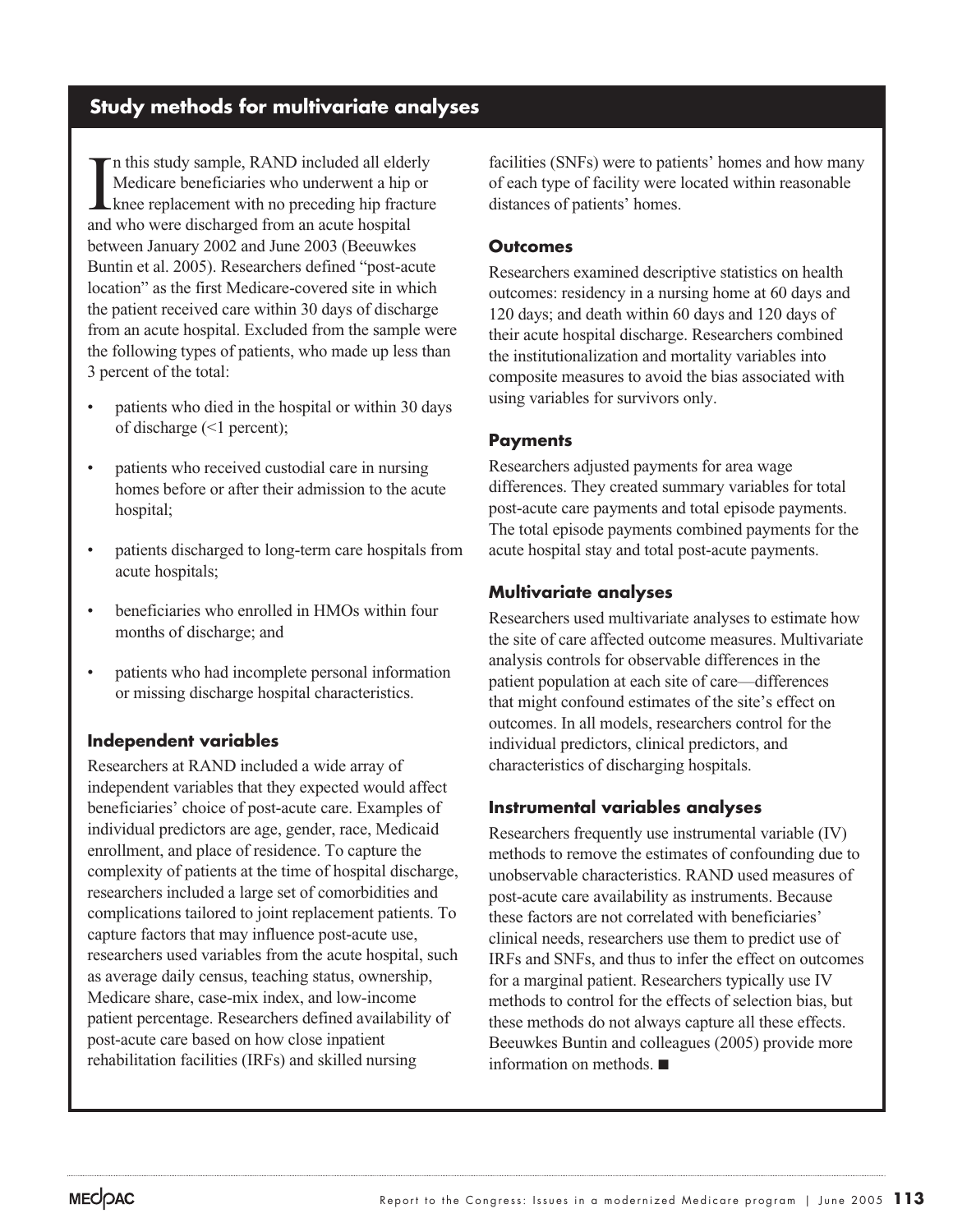As discussed above, functional status is the ideal measure of outcomes for patients who have had a hip or knee replaced. To determine the effect—on beneficiaries and on the program—of using different sites of care for rehabilitation after hip or knee replacement, we would need to compare functional status, walking, and transfer across settings. One major problem in comparing these measures is that SNFs do not assess patients' functional status at admission and discharge. For this and other reasons, we recommended in our March 2005 *Report to the Congress* that CMS collect information on functional status at admission and discharge.

# **Comparing the patient assessment tools used in post-acute care settings**

Policymakers need uniform data to monitor and evaluate the quality of care and patient outcomes across post-acute settings. Comparing post-acute patients across settings will likely require CMS to construct a new assessment tool that includes valid and reliable measures that use consistent definitions, timeframes, and scales across the post-acute settings.

Common information across the post-acute sites is currently not available. Medicare requires three of the four settings—home health agencies (HHAs), SNFs, and IRFs—to use tools to assess patients, but each setting uses a different tool. LTCHs are not required to use a tool to assess patients. Because the information gathered by clinicians differs across settings, it is not possible for CMS to (a) compare the care needs or outcomes of patients who are treated by different types of providers or (b) consider this information when designing an integrated post-acute care payment system.

In this section, we compare the information gathered by clinicians using each patient assessment tool. For dimensions that are similar, we assess the aspects and definitions of the care that the tools evaluate, the time periods that the tools cover, and the measurement scales that the tools use. We found that although the tools have four aspects of care in common, the definitions of care included in the measures, the timeframes covered, and the scales used to differentiate patients vary considerably. The differences among the tools limit how easily and meaningfully we can consolidate these data and whether we can evaluate patient outcomes across settings.

# **Conducting the patient assessments**

Medicare requires that clinicians in three post-acute settings evaluate patients using specific assessment tools (Table 5-5):

- The Minimum Data Set (MDS) must be used in SNFs.
- The Outcome and Assessment Information Set (OASIS) must be used in HHAs.
- The IRF–Patient Assessment Instrument (IRF–PAI) must be used in IRFs.

Medicare does not require LTCHs to use a patient assessment tool. However, many LTCHs assess their patients' care needs using the Acute Physiology and Chronic Health Evaluation (APACHE) and the Functional Independence Measure ( $\text{FIM}^{\text{TM}}$ ). Last year, the Commission discussed the need for all LTCHs to use the same patient assessment tool as part of a review process for all admissions (MedPAC 2004).

CMS developed the three instruments independently and for different purposes. The IRF–PAI, the shortest instrument, was designed to evaluate and monitor outcomes of rehabilitation. The OASIS was originally a quality measurement instrument. Because clinicians furnish home health care in a noninstitutional setting, the OASIS also assesses a patient's ability to function at home. CMS developed the MDS to ensure that each beneficiary regularly received a comprehensive assessment and care plan designed specifically for him or her. Originally designed as a care-planning tool for longstay patients, many of MDS's elements are not useful for classifying and assessing short-stay SNF patients (MedPAC 2003).

Partly reflecting these different purposes, the tools vary considerably in how frequently clinicians administer them and the time period that the assessment covers; the type of clinician who conducts the assessment, the method they use, and how long the assessment takes; and the scales that the tools use to differentiate patients.

#### **Assessment timeframes vary**

The tools differ in terms of when a clinician conducts the assessment during a patient's course of treatment. SNFs conduct patient assessments within five days of admission and at specific intervals thereafter, but not necessarily on the day of admission or discharge. In contrast, clinicians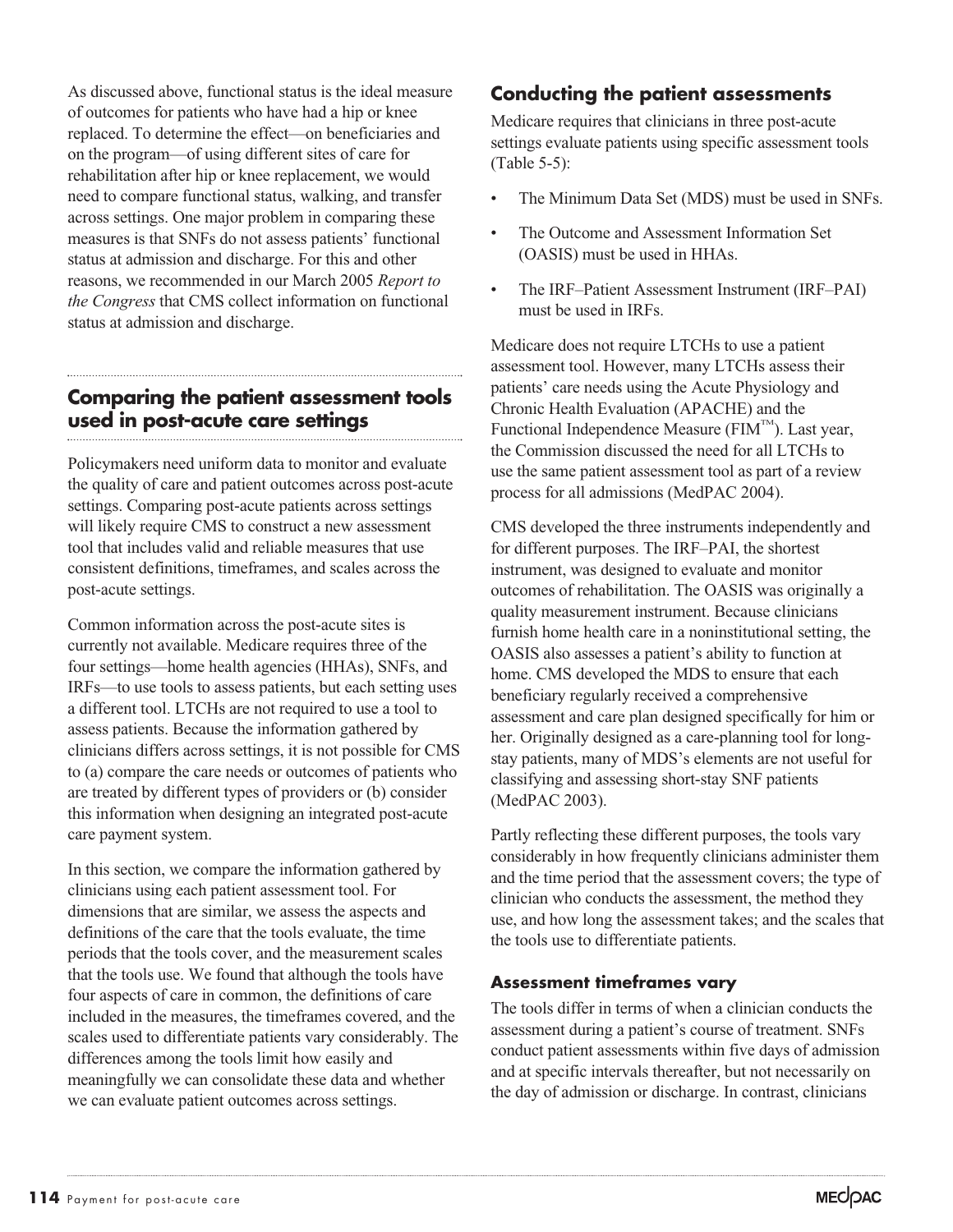in HHAs and IRFs conduct the assessments primarily at admission and discharge. SNFs' lack of assessments at admission and discharge poses particular problems for evaluating these patients' outcomes. Most SNF patients do not stay long enough (14 days minimum) to be assessed a second time, making it impossible to measure patient outcomes. In March, MedPAC recommended that CMS collect information about activities of daily living (such as the ability to walk)—one of the common measures used to assess patients—at admission and discharge in SNFs (MedPAC 2005).

The period of time reflected in the measures varies considerably across the instruments. The time period covered by many of the functional status measures in the MDS is the previous seven days, compared with a single point in time captured in the IRF–PAI and the OASIS. As a result, even identical aspects of a patient could reflect differing patient characteristics or abilities at a given point

in time. For example, an assessment of a wound infection in a beneficiary at a SNF could mean that the patient had a wound infection within the past seven days, whereas in an IRF, this assessment would mean that the infection was present at time of admission.

#### **Assessment methods vary**

The tools also differ in terms of the types of caregivers who may conduct the patient assessments and how the assessor gathers the information. As a result, clinicians may assess similar patients differently. In the MDS, clinicians may gather information from direct observation, interviews with multiple caregivers (including nurses, aides, and therapists), and review of patient care documentation. Direct patient observation is the preferred method of gathering information for the OASIS and IRF–PAI' but both instruments allow a combination of direct observation and reported performance (including

**TABLE 5-5**

# **Inpatient Skilled nursing Home health rehabilitation Long-term Dimension facilities agencies facilities care hospitals** Tool MDS OASIS IRF–PAI None Frequency of assessments Initial (day 1–8); Initial at admission; At admission At admission day 14; day 30; every 60 days and discharge. and every 30 days, thereafter; and up to day 100. at discharge. Time period covered Generally 7–day Status of patient Status on day 3 look-back. on day of assessment. (for admission) and at discharge. Method of assessment Information gathered Direct observation Direct observation from multiple caregivers' preferred, but also often preferred but can descriptions and used interviews with patient, be combined with documentation. Direct in-home caregiver. The reported performance. observation not required. Minutes to complete  $90$  minutes<sup>a</sup> 90 minutes<sup>n</sup> 90 minutes<sup>b</sup> 25 minutes<sup>c</sup>

**Frequency, time period covered, and measurement scales differ across post-acute patient assessment tools required by Medicare**

Note: MDS (Minimum Data Set), OASIS (Outcome and Assessment Information Set), IRF–PAI (Inpatient Rehabilitation Facility–Patient Assessment Instrument).<br><sup>a</sup> CMS 2002.

<sup>b</sup> St. Pierre 2005.

<sup>c</sup> Buchanan et al. 2003.

Source: MedPAC analysis of patient assessment tools.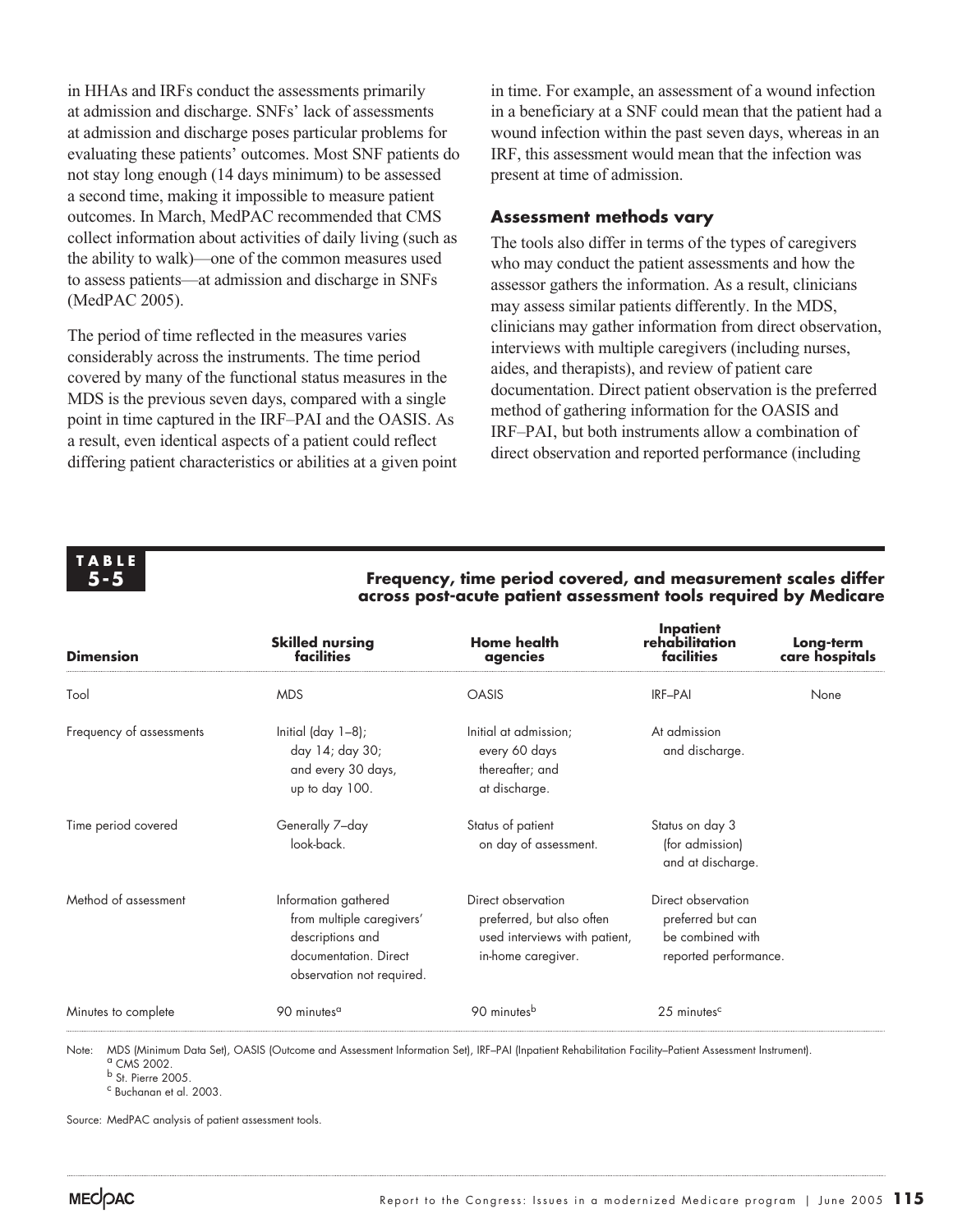patient interviews). The IRF–PAI requires that facilities train their assessors to use the instrument; this training may increase the reliability of different assessors' ratings.

The tools also require very different amounts of staff time to complete. The IRF–PAI is the shortest form (taking an estimated 25 minutes), while the OASIS and the MDS take an estimated 90 minutes.<sup>4</sup> A shortened version of the MDS can be submitted to update a beneficiary's condition, but a full MDS must be completed within 14 days of admission.

#### **Assessment scales differ**

The measurement scales used by the different tools vary in several ways, making it difficult to compare the information gathered with the tools. First, the number of points on the scales varies, thus resulting in differing distinctions between patients. For example, the MDS uses a four-point scale to evaluate many aspects of functional status, whereas the IRF–PAI uses a seven-point scale. Even for a task such as bathing, which is relatively similar in definition across settings, each tool codes the degree of assistance that patients require differently. For example, the MDS defines "independent" patients as those who use assistive devices without help while walking or eating. In contrast, the OASIS instrument distinguishes between "complete" and "modified" independence. If categories were collapsed, some of the detail currently collected would be lost.

Second, the scales can measure different aspects of a task, such as independence in performing an activity. For example, in the task of dressing, the gradations in the IRF–PAI scale refer to the share of the individual tasks

that the patient performs, whereas the MDS scale measures the number of times a patient needs assistance and whether assistance involves any weight bearing.

Third, the scorings across settings do not always distinguish between verbal cues (such as encouragements or reminders) and physical assistance (such as guided maneuvers or weight-bearing support needed to accomplish a task). The MDS and the IRF–PAI generally differentiate the types of help needed, but the OASIS typically does not.

Only one of the tools—the MDS—separately records (a) the typical amount of help that patients need and (b) the most help that patients need in their most dependent state. In contrast, the IRF–PAI and OASIS instruments capture a patient's status at one point in time, which neither MDS measure captures.

# **Common dimensions of care assessed differ across tools**

The tools that Medicare requires have four common dimensions that clinicians assess for every patient: (1) diagnoses, (2) comorbidities, (3) functional status, and (4) cognitive status. But within each dimension, the aspects of care that clinicians evaluate vary considerably across the three tools.

# **Diagnoses and comorbidities**

Of the four dimensions, researchers generally find diagnoses and comorbidities the simplest to compare across settings. Yet little consistency exists in the recording of diagnostic information. MDS currently does not gather International Classification of Diseases,

**TABLE 5-6**

# **Patient assessment tools do not consistently use diagnosis codes**

| <b>Dimension</b>             | <b>MDS</b>                                       | <b>OASIS</b>                        | <b>IRF-PAI</b>                           |
|------------------------------|--------------------------------------------------|-------------------------------------|------------------------------------------|
| ICD-9-CM codes               | Not used                                         | 3 digits                            | 5 digits                                 |
| Number of diagnoses reported | Unlimited items can<br>be checked off a set list | Primary $+5$<br>secondary diagnoses | Impairment category<br>+10 comorbidities |

Note: ICD–9–CM (International Classification of Diseases, Ninth Revision, Clinical Modification), MDS (Minimum Data Set), OASIS (Outcome and Assessment Information Set), IRF–PAI (Inpatient Rehabilitation Facility–Patient Assessment Instrument). Impairment categories are broad clinical categories used by the prospective payment system for inpatient rehabilitation facilities. Examples include traumatic and nontraumatic spinal cord injuries, stroke, and traumatic and nontraumatic brain injuries.

Source: MedPAC analysis of patient assessment tools.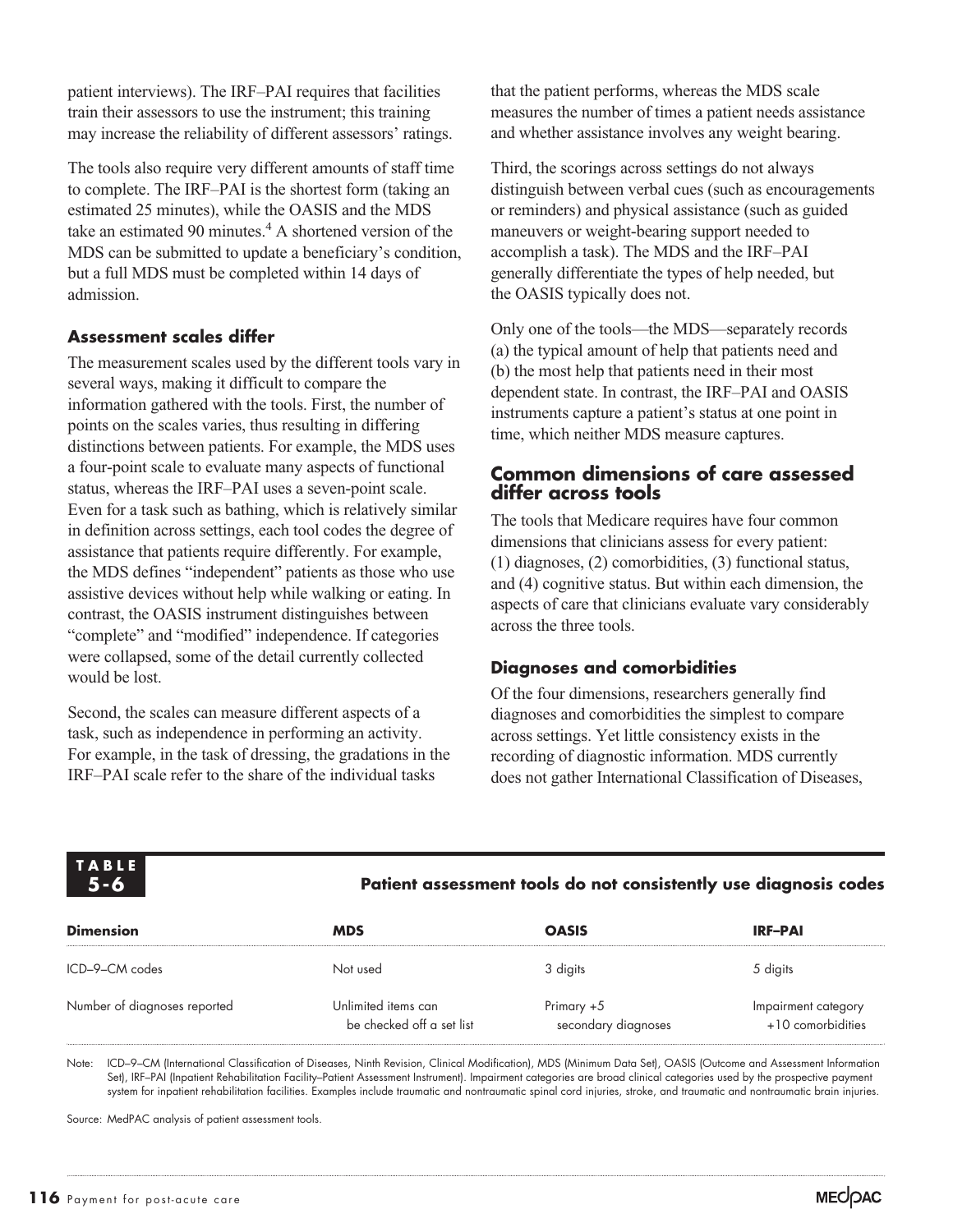Ninth Revision, Clinical Modification (ICD–9–CM) codes and instead uses checkoff lists for diagnoses and health problems (Table 5-6). The OASIS requires that only three of the five digits of the ICD–9–CM codes be completed (where the first three digits refer to a broad condition and the last two digits add specificity), thus limiting patient comparisons. In administering the IRF–PAI, clinicians may collect up to 10 comorbid conditions using ICD–9–CM codes, but the basic patient classification system requires a special "look-up" table to match "impairment groups" to ICD–9–CM codes. Before patients treated in IRFs can be compared with patients treated in other settings, the impairment group for each IRF patient needs to be mapped to an ICD–9–CM code.

The lack of uniform ICD–9–CM coding also limits the comparison of the severity of patients treated in different settings. Severity measurement systems, such as the all patient refined diagnosis related group (APR–DRG), require five-digit ICD–9–CM coding to differentiate among patients. Because SNFs do not gather ICD–9–CM codes, the severity of their patients' diseases cannot be assessed. Furthermore, although the OASIS does not gather complete ICD–9–CM code information, it asks clinicians to rate each diagnosis on a four-point severity scale. While these ratings can assess the severity of patients within HHAs, they do not help with comparisons across settings.

## **Functional status**

Despite many similarities in the aspects of functional status that are assessed by the tools, the definitions of the activities vary considerably. All three tools assess a patient's ability to walk, transfer (e.g., the ability to move between bed and chair), eat, dress, use a toilet, and do personal grooming. Yet within each category of care, the definition of the care the clinician evaluates varies across the tools—this variation could translate into meaningful differences in the patient's care needs (Table 5-7). For example, in assessing a patient's ability to walk, the IRF–PAI rates the distances the patient walks, whereas the MDS evaluates the amount of assistance the patient needs to walk within his or her room, down the hall, or to a different part of the facility. In assessing toilet use, one tool considers only the patient's ability to get to and from the toilet, while another considers other aspects of toilet use but specifically excludes this one. The OASIS is the only tool that assesses the beneficiary's ability to perform instrumental activities of daily living (such as housekeeping and meal preparation), reflecting the noninstitutional setting of this care.

Researchers who compared the functional status dimensions of MDS, OASIS and the  $\text{FIM}^{\text{TM}}$  (which formed the basis of the IRF–PAI) found that although each measure was well suited for measuring patient status within its setting, none was well equipped to monitor the quality and outcomes across post-acute settings (Jette et al. 2003).

# **TABLE 5-7**

#### **Examples of the differences in functional status measures included in post-acute patient assessment tools required by Medicare**

| <b>Dimension</b> | <b>MDS</b>                                                                                                        | <b>OASIS</b>                                                              | <b>IRF-PAI</b>                                                                                                              |
|------------------|-------------------------------------------------------------------------------------------------------------------|---------------------------------------------------------------------------|-----------------------------------------------------------------------------------------------------------------------------|
| Walking          | Amount and type<br>(e.g., weight bearing<br>or encouragement)<br>of assistance required.                          | Ability to walk or<br>to use a wheelchair<br>on a variety<br>of surfaces. | Distance walked.                                                                                                            |
| Toilet use       | Various aspects of toileting<br>including transfer on and<br>off toilet. No mention of<br>getting to/from toilet. | Ability to get<br>to and from toilet.                                     | Various aspects of<br>toileting but excludes<br>transfer on and off<br>toilet. No mention of<br>getting to and from toilet. |

Note: MDS (Minimum Data Set), OASIS (Outcome and Assessment Information Set), IRF–PAI (Inpatient Rehabilitation Facility–Patient Assessment Instrument).

Source: MedPAC analysis of patient assessment tools.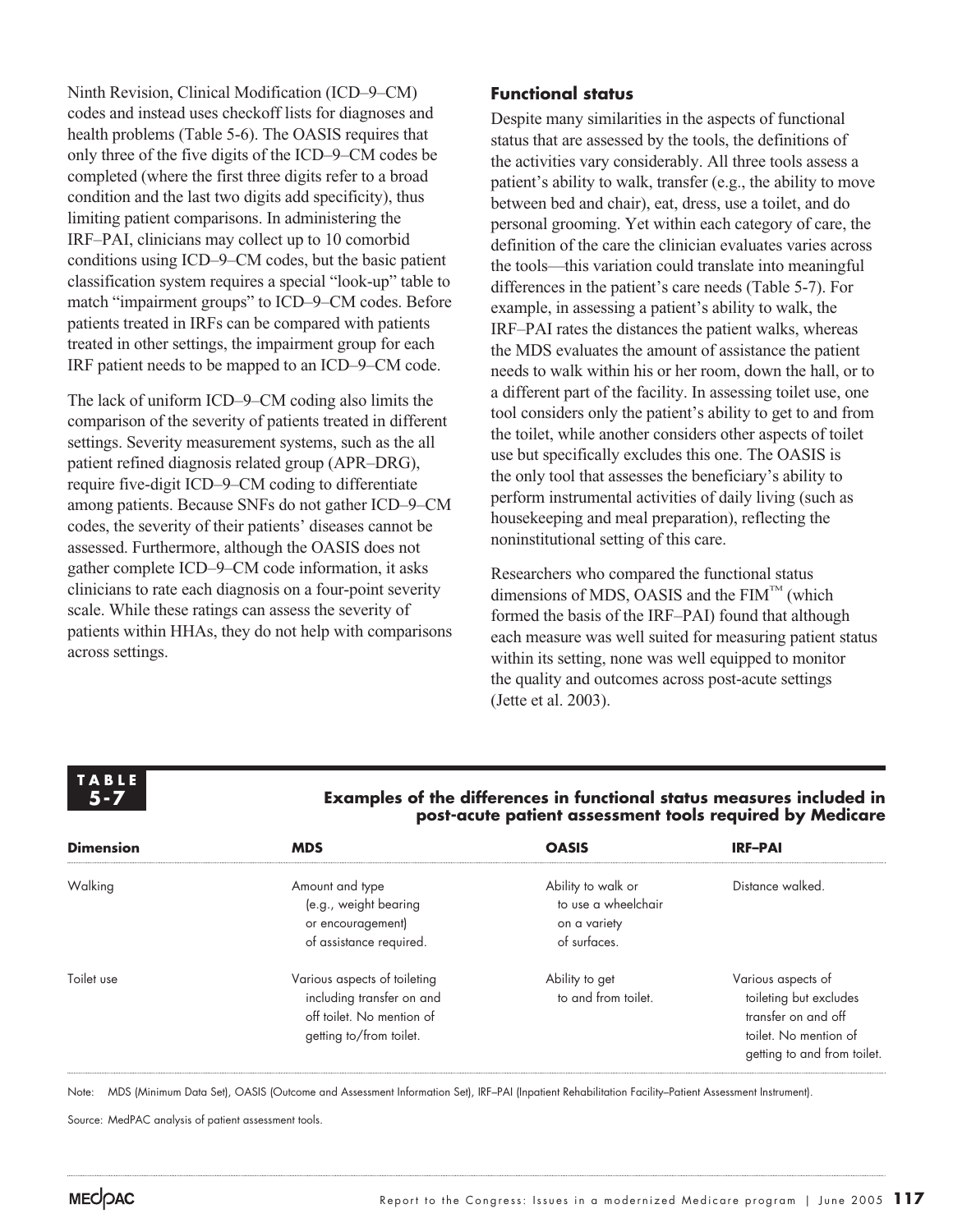#### **Cognitive status**

The cognitive status of patients is the assessment item that varies most across the three tools. Not only does the range of measures vary considerably, but measures of the same dimension of cognitive ability are also quite different (Table 5-8). For example, the MDS evaluates 13 aspects of cognitive status, including 6 measures for delirium and 16 for depression. The OASIS records information about 5 indicators of depression, while the IRF–PAI does not directly ask about it. The tools do not consistently require clinicians to separately record behaviors (such as wandering, or physically or verbally disruptive behavior) that may influence the amount of staff assistance required. Three measures in the IRF–PAI—short-term memory, social interaction, and problem solving—are broad and

could span considerable differences in patients and their resource requirements.

In addition to differences in measurement, differences in the definitions of cognitive status across the tools also exist. Although each tool evaluates the patient's ability to make decisions, examples of the types of decisions patients should be able to make to be considered "independent" vary widely across the tools. For example, the MDS assesses a patient as independent if she can make decisions to organize her daily routine (such as knowing when to go to lunch and picking out clothing). By comparison, the IRF–PAI distinguishes between complex and routine decisions. The IRF–PAI assesses a patient as independent if she can solve complex problems such as managing a checking account.

# **TABLE 5-8**

#### **Wide range in cognitive status measures evaluated by patient assessment tools**

| <b>MDS</b>                                   | <b>OASIS</b>                                        | <b>IRF-PAI</b>       |
|----------------------------------------------|-----------------------------------------------------|----------------------|
| <b>Comatose</b>                              |                                                     |                      |
| • Comatose (yes/no)                          | • Comatose not reported                             | • Comatose (yes/no)  |
| <b>Memory</b>                                |                                                     |                      |
| • Memory: short- and long-term               | • Cognitive functioning                             | • Short-term memory  |
| • Memory recall ability                      | (includes alertness, orientation,                   | • Problem solving    |
| • Cognitive skills for daily decision making | concentration, and immediate                        | • Delirium (yes/no)  |
| • Indicators of delirium (6 elements)        | memory for simple commands)                         |                      |
|                                              | • Frequency of confusion                            |                      |
| Communication                                |                                                     |                      |
| • Making oneself understood                  | • Ability to express oneself                        | • Expression         |
| • Ability to understand others               | • Ability to hear and understand<br>spoken language | • Comprehension      |
| <b>Depression</b>                            |                                                     |                      |
| • Indicators of depression,                  | • Depressive feelings reported                      | • Social interaction |
| anxiety, sad mood (16 elements)              | or observed (5 elements)                            |                      |
| • Mood persistence                           | • Frequency of anxiety                              |                      |
| • Behavioral symptoms                        | · Behavior demonstrated (includes                   |                      |
| (such as wandering, or verbally              | verbal disruption, physical                         |                      |
| or physically abusive behavior)              | aggression, socially inappropriate                  |                      |
|                                              | behavior) and frequency.                            |                      |
| Other                                        |                                                     |                      |
| • Sense of involvement                       |                                                     |                      |
|                                              |                                                     |                      |

- Unsettled relationships
- Past roles

Note: MDS (Minimum Data Set), OASIS (Outcome and Assessment Information Set), IRF–PAI (Inpatient Rehabilitation Facility–Patient Assessment Instrument).

Source: MedPAC analysis of patient assessment tools.

**MECOAC**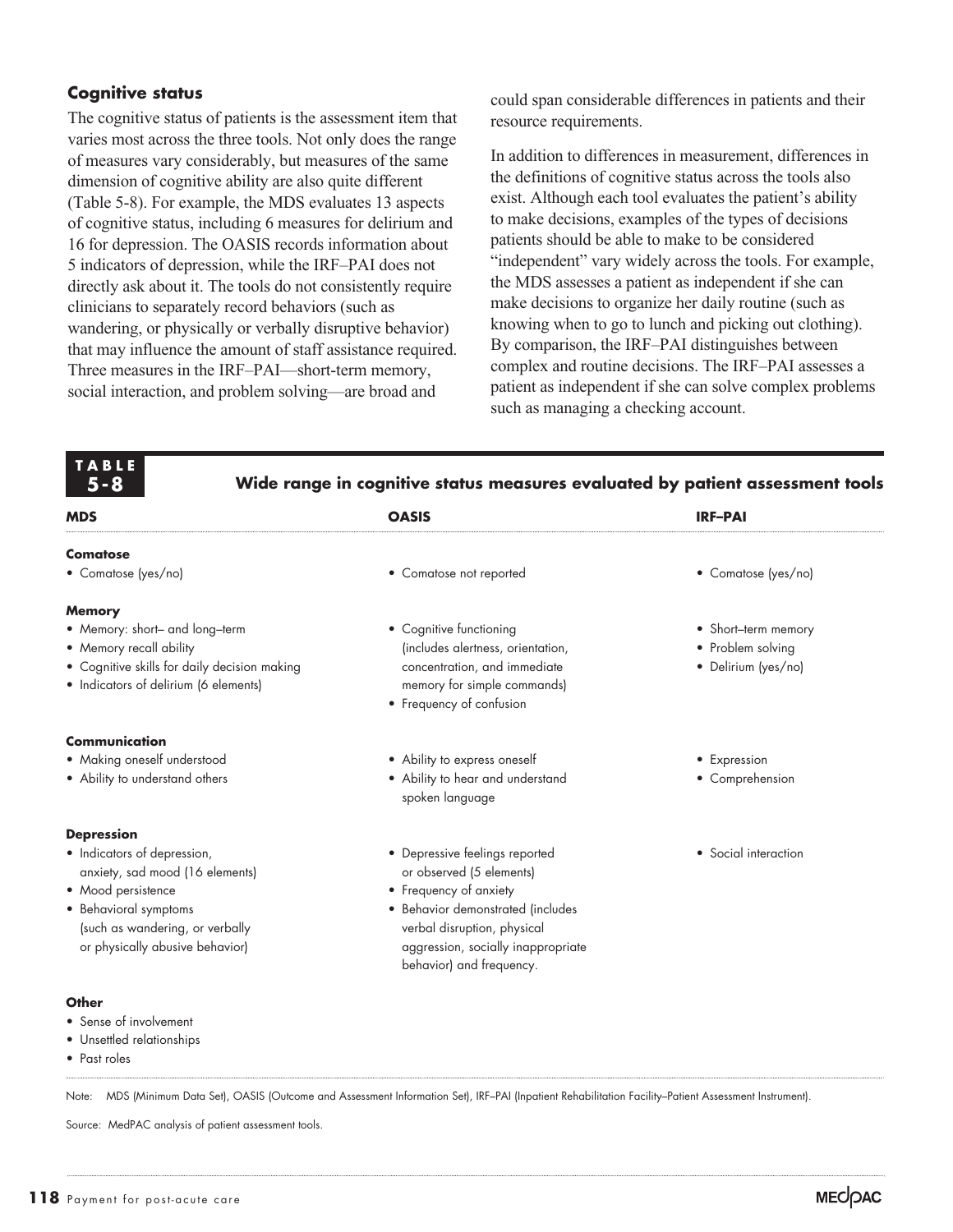# **Extensive data collection required to classify patients in Medicare's post-acute PPSs**

Medicare's four prospective payment systems (PPSs) for post-acute care use many data elements to classify patients into payment groups.

## **Diagnoses and clinical characteristics**

International Classification of Diseases, Ninth Revision, Clinical Modification (ICD–9–CM) codes; rehabilitation impairment codes; change in weight; urinary and bowel incontinence; impaired vision; frequency of pain; skin condition (surgical wounds/lesions, number and stage of pressure ulcers); age; sex

## **Functional status**

Activities of daily living—dressing, bathing, transferring, toileting, ambulation and locomotion, bed mobility, grooming, bladder and bowel control

### **Cognitive status**

Comatose, memory, decision making, comprehension, communication, social interaction, depression, verbal/physically abusive or disruptive behavior, hallucinatory/delusional/paranoid

# **Services provided**

Rehabilitation therapy, intravenous/infusion therapy, total parenteral nutrition, intravenous feeding, daily injections for diabetes, chemotherapy, dialysis, respirator/ventilator support, tracheostomy care, oxygen therapy, suctioning, transfusions, radiation therapy, amputation and prosthesis care, range of motion, physician visits

## **Other**

Preceding inpatient hospital, rehabilitation facility, or skilled nursing facility stay; total charges; discharge status  $\blacksquare$ 

# **Building a uniform patient assessment tool**

MedPAC's analysis shows that the current assessment tools that Medicare requires do not collect information that is easily and meaningfully integrated. If CMS were to build on the existing patient assessment tools, the data would still not be consistent due to the large differences in timeframes, scales, and many of the definitions. Furthermore, the current post-acute PPSs together require considerable information to establish payments (see text box).

In designing a new patient assessment tool, data elements should be selected so that CMS can establish payments and evaluate patient outcomes across all four post-acute settings. CMS has started this process (see text box, p. 120). Data elements need to predict resource use; capture relevant clinical data; be reliable, valid, and well accepted; and minimize the burden to providers and CMS. In addition to evaluating elements of the patient assessment tools currently required by Medicare, the merits of other assessment tools (such as the Mini-Mental State Examination, the APACHE, and the Nursing Severity Index) should be considered.

Ideally, hospital discharge planners would use a uniform patient assessment tool to assess patients (and whether they can go home safely) prior to discharge from the acute hospital, identify the most appropriate post-acute setting(s), and discuss the placement option(s) with the beneficiary. Until a uniform tool is routinely collected, the Commission will consider the idea of using site-specific admission criteria to place patients in the most appropriate post-acute settings. In 2004, MedPAC recommended that CMS develop patient and facility criteria to ensure that patients treated in LTCHs are medically complex and have a good chance of improvement (MedPAC 2004). In 2005, the Government Accountability Office (GAO) recommended that CMS develop more specific descriptions of the patients appropriate for IRFs (GAO 2005). Expanding on these ideas, establishing settingspecific criteria could delineate the service capabilities and staffing levels for the provider, and could identify the clinical characteristics (including functional status) and resource needs of the patients.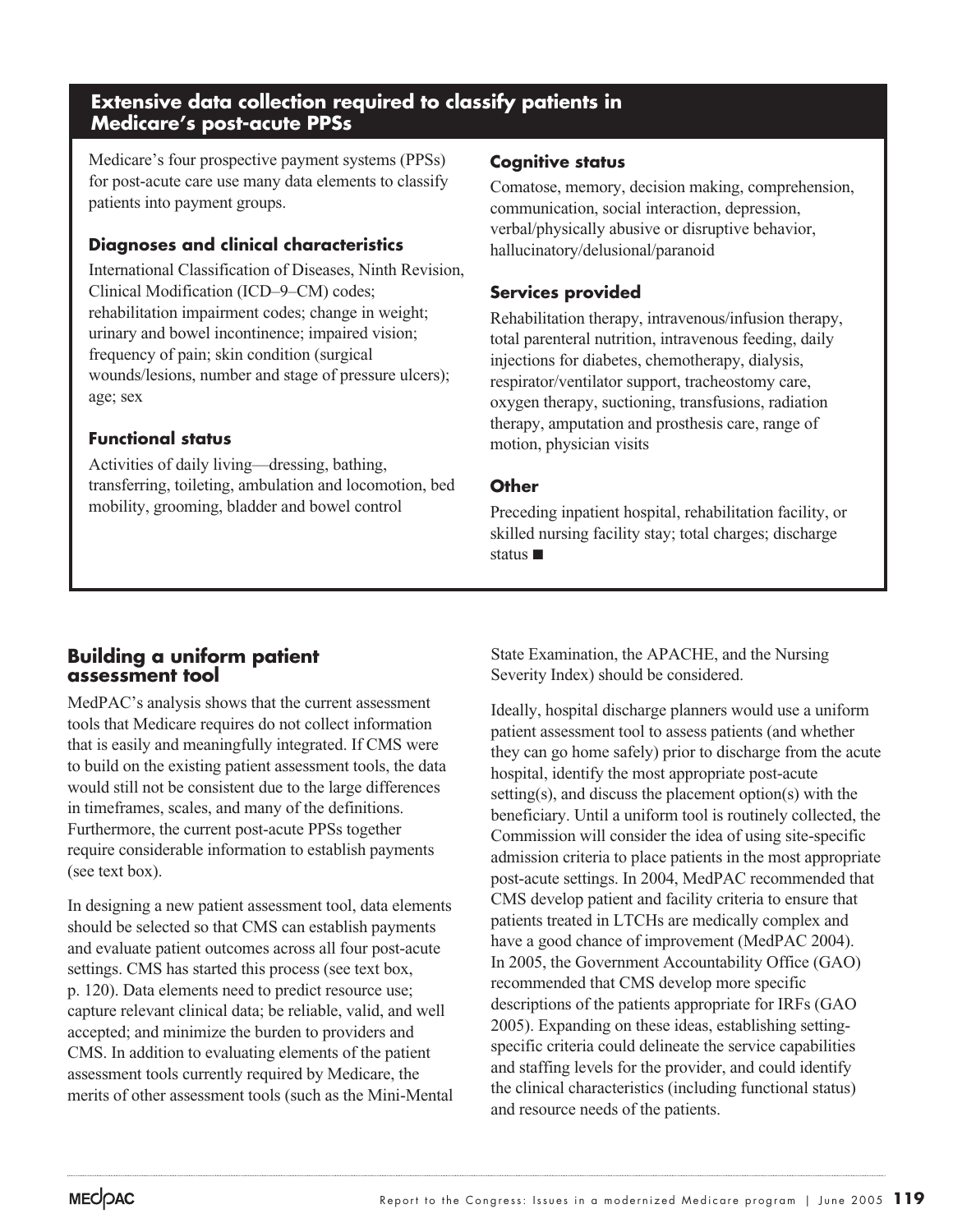# **Assessing the skilled nursing facility PPS**

In this section, we review concerns with the resource utilization group, version III (RUG–III) system. We begin by explaining how the classification system functions as a case-mix system to adjust SNF payments for patients with higher- and lower-than-average resource use. We then discuss problems with the payment system that stem from how the case-mix system (1) does not adequately distribute payment for nontherapy ancillary (NTA) services and (2) categorizes patients based on the amount of services SNFs provide or expect to provide. Next, we discuss payment system concepts that may address each of these problems. We conclude with a description of possible directions for future work to improve the SNF payment system.

# **How does the current PPS buy SNF services?**

Medicare's SNF benefit covers SNF care for beneficiaries who, following an inpatient hospital stay of three or more days in the month preceding the SNF admission, need skilled nursing care. The SNF payment system pays hospital-based and freestanding SNFs a case-mix adjusted daily rate for up to 100 days of care per beneficiary. However, almost 60 percent of SNF stays lasted just 20 or fewer days in 2001, and only about 9 percent of covered SNF stays were longer than 60 days (Figure 5-2). The mean covered LOS for all Medicare-covered SNF stays was about 24 days. In 2003, Medicare paid \$14 billion for about 57 million days of SNF care.

# **CMS activities to develop a uniform assessment tool**

The Medicare, Medicaid, and State Children's Health Insurance Program Benefits Improvement & Protection Act of 2000 (BIPA) instructed the Secretary to report by January 2005 on the development of an instrument to assess the health and functional status of beneficiaries who use postacute services. BIPA required developers to create an instrument that would collect data that are readily comparable and to gather only the information necessary to meet program objectives. To date, CMS has not developed the instrument.

Although CMS has not focused on the development of an assessment tool, it has pursued the more fundamental task of examining the consistency of the definitions and terms used to evaluate the quality of post-acute care. With an eye toward adopting standard terminology to encourage the use of clinical information technology, CMS and the Office of the Assistant Secretary for Planning and Evaluation (ASPE) of the Department of Health and Human Services have collaborated to examine the consistency of vocabulary terms and definitions that describe key aspects of patient condition, such as "functional status." In a recent study, ASPE found that one medical terminology system—Systematized Nomenclature of Medicine included many of the terms experts said were needed to assess the quality in nursing homes in three domains:

pain management, incontinence, and pressure ulcers (ASPE 2003). However, this study also found that the Minimum Data Set (MDS)—the only tool examined did not adequately gather the data elements the experts said were necessary to evaluate these aspects of care. In addition, the researchers of the study reported that most of the information the MDS gathered was not covered by any of the three medical terminology languages examined—this lack of coverage would seriously limit the meaningful integration or exchange of these data. An ASPE-led group of federal agencies involved with disability (such as the Veterans Administration and the Social Security Administration) also concluded that no standardized terminology provided sufficient coverage of the functional status concepts needed by the federal government, including the functional status concepts reflected in the three post-acute assessment instruments.

In a separate study, ASPE also examined the use of advanced electronic health records (EHRs) in skilled nursing facilities (SNFs). In a set of site visits to SNFs that have state-of-the-art electronic health records, ASPE found that SNFs typically did not integrate information stored in the EHR and the patient assessment tools. As a result, the detailed clinical information housed in the EHR was not available to the patient assessment tool, and vice versa.  $\blacksquare$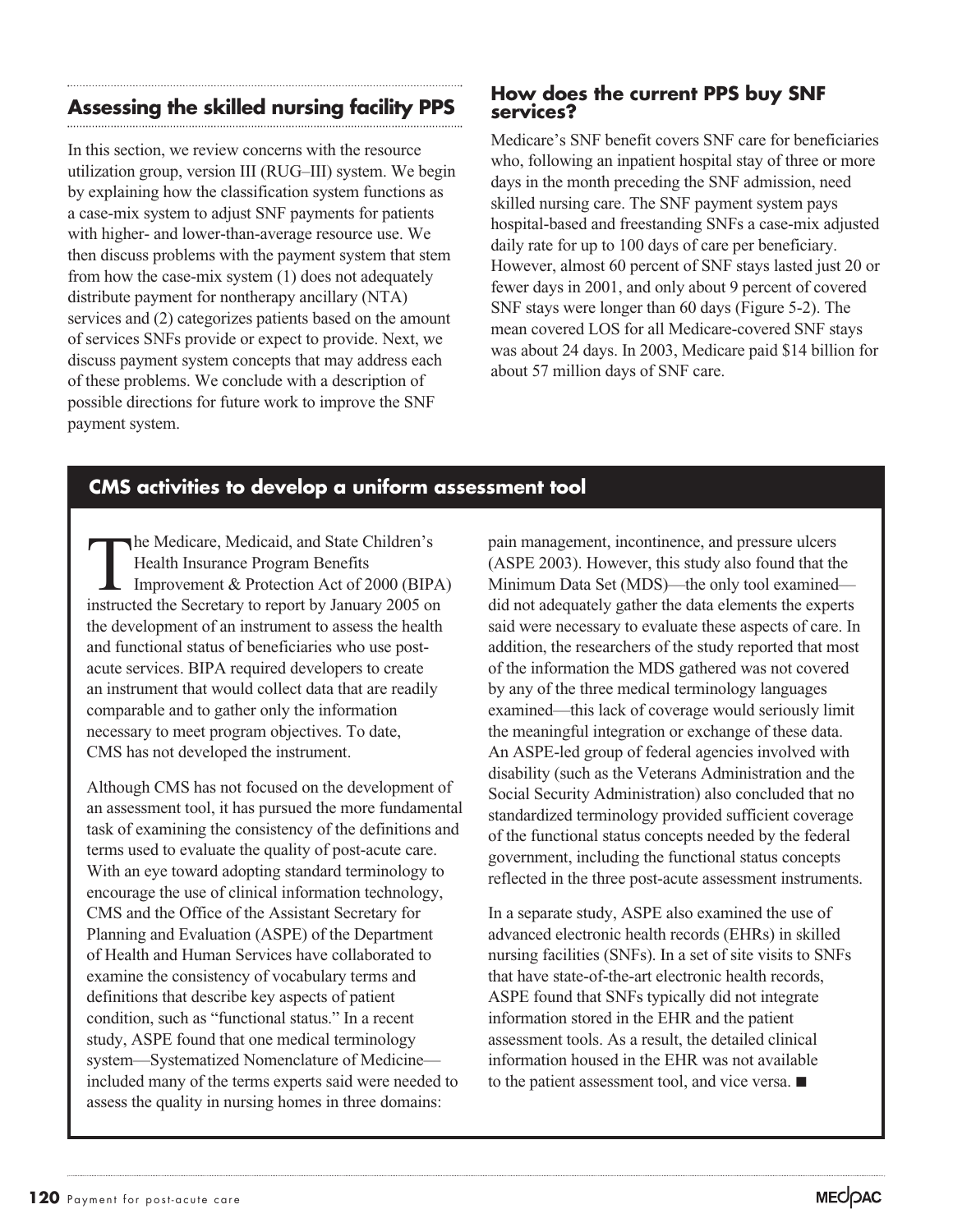

The SNF daily rate consists of two component base rates—one for nursing and one for therapy—that are case-mix adjusted up or down depending on the patient's relative resource use. Under a PPS, adjusting the base payment rates for case mix gives providers equal incentives to treat patients who require different levels of resources. CMS developed the nursing and therapy base rates from 1995 SNF costs inflated to 1998 (the first year of the PPS phase-in for SNFs) according to rules prescribed in the Balanced Budget Act of 1997 (BBA).

Medicare's payment system adjusts SNF nursing and therapy base rates for expected resource use employing weights associated with the each of 44 RUG–III categories. The 44 groups fall into 7 major categories: (1) rehabilitation, (2) extensive services, (3) special care, (4) clinically complex, (5) impaired cognition, (6) behavior only, and (7) reduced physical function. For rehabilitation groups, the payment system applies associated nursing and therapy indexes to the nursing and therapy base payment rates to adjust for relative resource

use of each category (Figure 5-3). The nonrehabilitation groups have a constant component for therapy instead of an adjusted therapy base rate. All RUG–IIIs also have a constant "non-case-mix component" to cover costs that the payment system considered to be uniform across all patients, such as room and board. Once the base rates have been adjusted for case mix, the payment system adjusts a portion of the payment for geographic differences in labor costs using the hospital wage index.

The payment system's assignment of a beneficiary to a RUG–III category is based on the number of minutes of therapy (physical, occupational, or speech) that the patient has used or is expected to use; the need for certain services (e.g., respiratory therapy or specialized feeding); the presence of certain conditions (e.g., pneumonia or dehydration); an index based on the patient's ability to perform independently four activities of daily living (ADLs) (eating, toileting, bed mobility, and transferring); and in some cases, signs of depression. As we discussed earlier in this chapter, the payment system's assignments of SNF patients to case-mix groups are determined by the SNFs' required periodic patient assessments using the MDS. SNF staff assess patients using the MDS at the 5th, 14th, 30th, 60th, and 90th day of their stay. The assessment at day 5 determines Medicare payment for days 1 through 14 of the stay; assessment at day 14 determines Medicare payment for days 15 through 30 of the stay, and so on.

The first decision that determines a patient's RUG–III assignment is whether that patient receives or is expected to receive at least 45 minutes of therapy per week (Figure 5-4, p. 122). If patients meet this therapy

#### **FIGURE 5-3**

#### **Determining case-mix adjusted SNF payment rate**



Note: SNF (skilled nursing facility).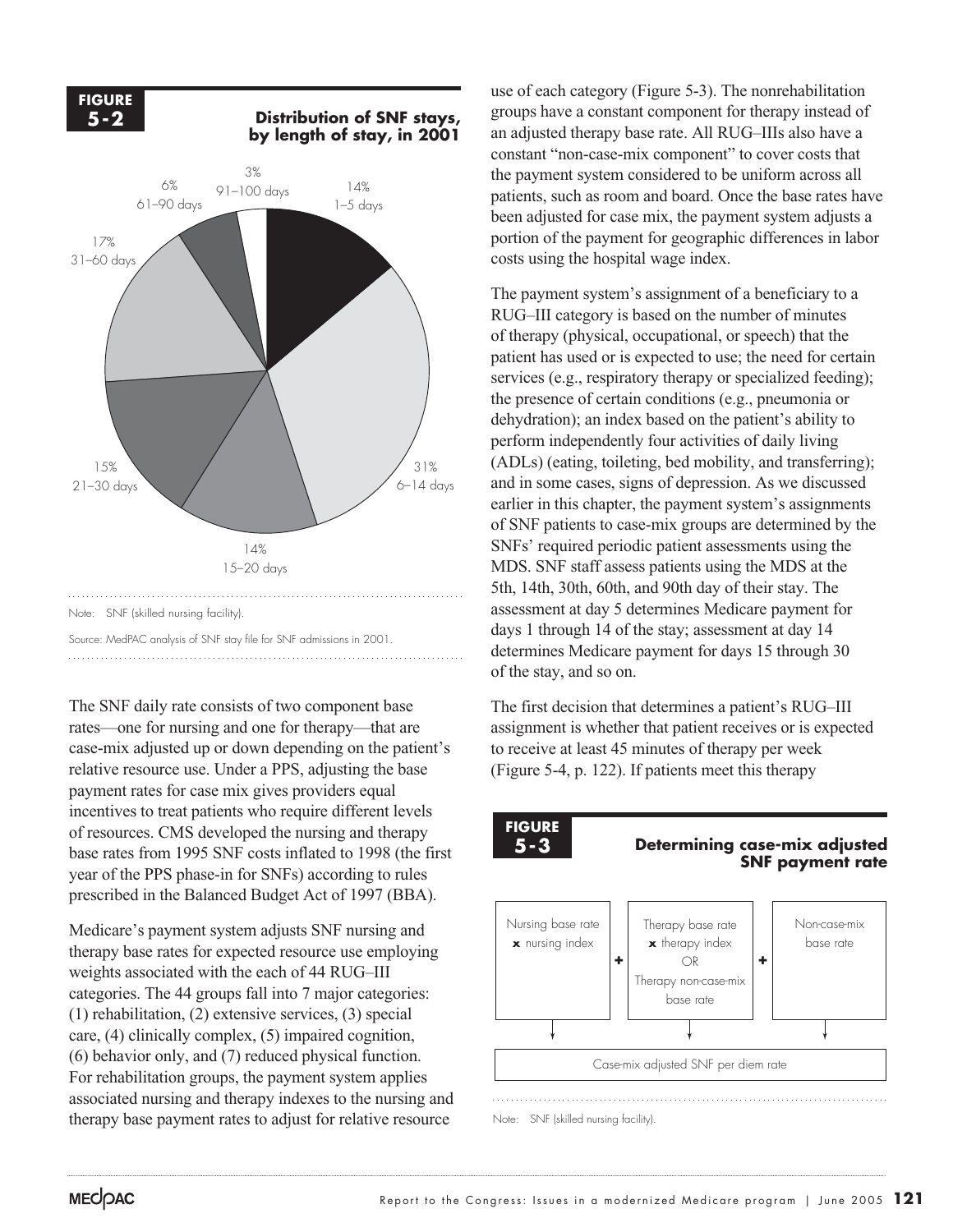threshold, the classification system places them into one of 14 rehabilitation RUG–IIIs based on the number of therapy minutes per week, types of therapy, and ADL score. On the first MDS assessment, a patient can be categorized into a high, medium, or low rehabilitation group using an estimate of the amount of therapy that will be provided, rather than the actual amount provided, during the first two weeks. To be classified into one of the ultra high or very high rehabilitation groups on the first MDS assessment, patients must actually have received the minimum amount of therapy for a given group at the time that the SNF completes the patient assessment. For all subsequent assessments, the beneficiary must have already received the minimum amount of therapy that defines a group in order to be categorized in that group (GAO 2002).

The classification system categorizes patients who do not receive 45 minutes of therapy per week—but who have certain characteristics and still require skilled care—into the extensive services, special care, or clinically complex groups. Medicare typically does not reimburse SNFs for patients in the bottom three RUG–III categories because they usually do not require skilled care. CMS decides to reimburse for patients in these categories on a case-by-case basis.

The RUG–III system is hierarchical; beneficiaries may qualify for multiple categories, but the classification system assigns them to the highest payment category for which they qualify. For example, a patient could meet the criteria for being classified in an extensive-care RUG–III but could also receive enough therapy to be classified into

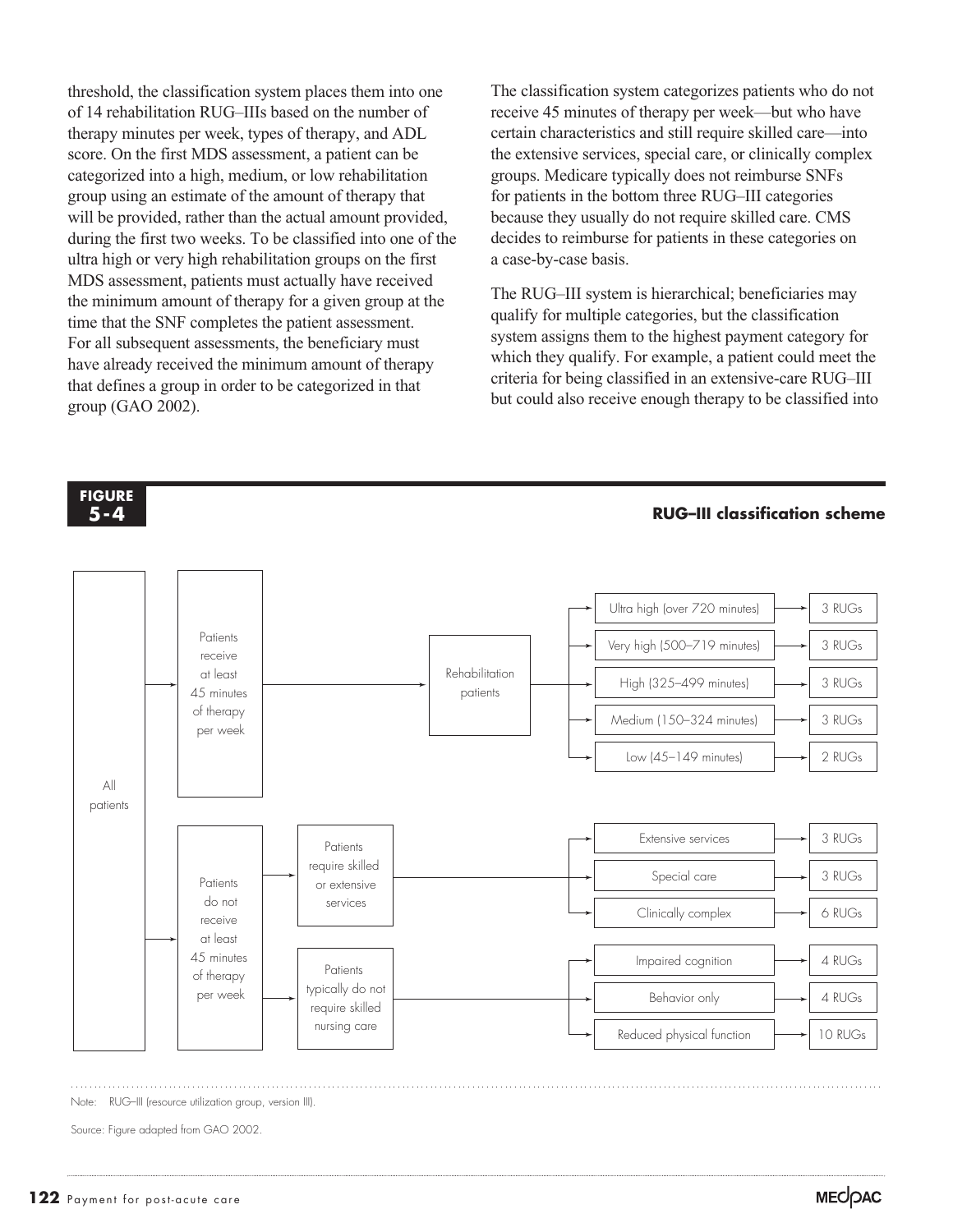a high-rehabilitation  $RUG–III.^5$  In such a case, the patient would be categorized into the high-rehabilitation RUG–III that corresponded to his or her score on an ADL index, and Medicare would pay the SNF the high rehabilitation RUG–III rate.

# **A review of SNF PPS problems and potential improvements**

MedPAC, GAO, CMS, and the SNF industry have identified and discussed several shortcomings of the classification system since the implementation of the SNF PPS (CMS 2000a; Fries et al. 2000; GAO 1999; Kramer et al. 1999; MedPAC 2000, 2001, 2002; White 2003; White et al. 2002). Among the problems researchers have identified for improvements are the system's payment for nontherapy ancillary services and payment for rehabilitation services according to the amount of service provided rather than patient characteristics. Various revisions to the PPS potentially can address current problems, but additional research is needed to assess the merits of any payment system alternative.

## **Payments for nontherapy ancillary services not adequately addressed by case-mix system**

The BBA required that Medicare's prospective payment bundle for SNFs include payment for NTAs, such as prescription drugs and respiratory therapy. In compliance with this mandate, CMS included the cost of NTAs as part of the total costs used to develop Medicare's SNF base payment rates. However, NTA costs were not used to develop the RUG–III case-mix indexes that adjust the base payment rates according to patients' resource use. Instead, the payment system distributes payments for NTAs using the weights that are used to allocate payment for nursing care. As a result, the payment system does not distribute payments for NTAs according to variation in expected NTA costs across different patient types.

The dispensing of medications is one service that illustrates the possible disconnect between staff time to provide a service and the cost of that service. For example, two medications may differ substantially in cost, but the staff time it takes to dispense the expensive drug and the inexpensive drug may be the same. In this case, the payment system does not adjust payments to the SNF dispensing the expensive drug to reflect the higher cost of the medication; instead payments are distributed equally according to staff time. SNFs that treat a higher-thanaverage share of patients with higher-than-average NTAs

will be disadvantaged by the payment system relative to facilities that treat a lower-than-average share of these patients. In addition, facilities may have an incentive to systematically avoid patients expected to have high NTA use or to stint on the provision of NTA services.

The current classification system may exacerbate the problem of the lack of case-mix adjustment for NTA resource use by assigning patients to the highest category for which they qualify in the RUG–III hierarchy. This classification method categorizes SNF patients with heterogeneous resource needs into the same groups and pays the same rate for them. For example, the classification system classifies patients with extensive service needs who also qualify for a rehabilitation RUG–III into a rehabilitation group. Similar to patients in the extensive services category, these extensive service/rehabilitation patients have, on average, higher staff time costs and much higher NTA and total costs than rehabilitation patients who do not also qualify for an extensive services category (White et al. 2002). However, the current SNF case-mix system does not recognize this variation because it does not adjust for case mix based on these NTA-related patient differences within payment groups. Failure to adequately differentiate among patients with varying resource needs means that Medicare is not paying accurately for patients, causing some patients to be more or less profitable for facilities than others.

Since CMS implemented the SNF PPS, researchers and CMS have given considerable attention to the failure of the case-mix system to account for variations in NTA costs (CMS 2000a). Researchers estimate that NTA costs represent, on average, about 16 percent of total costs (GAO 2000, White et al. 2002), but these NTA costs vary widely across patients (White et al. 2002). Researchers using 1995 data found that the RUG–IIIs predict approximately 40 percent of the variance in staff time but only 4 percent of the variance in per diem ancillary charges (Fries et al. 2000).<sup>6</sup> They also found that the RUG–IIIs accounted for 10 percent of the variance in total costs.

# **Current payment system allows higher payments for providing additional services**

Another criticism of the SNF PPS is that it determines the payment rate based on the amount of services the patient uses, or is expected to receive, rather than on patient characteristics and clinical appropriateness (MedPAC 2004, GAO 2002). However, those in favor of this feature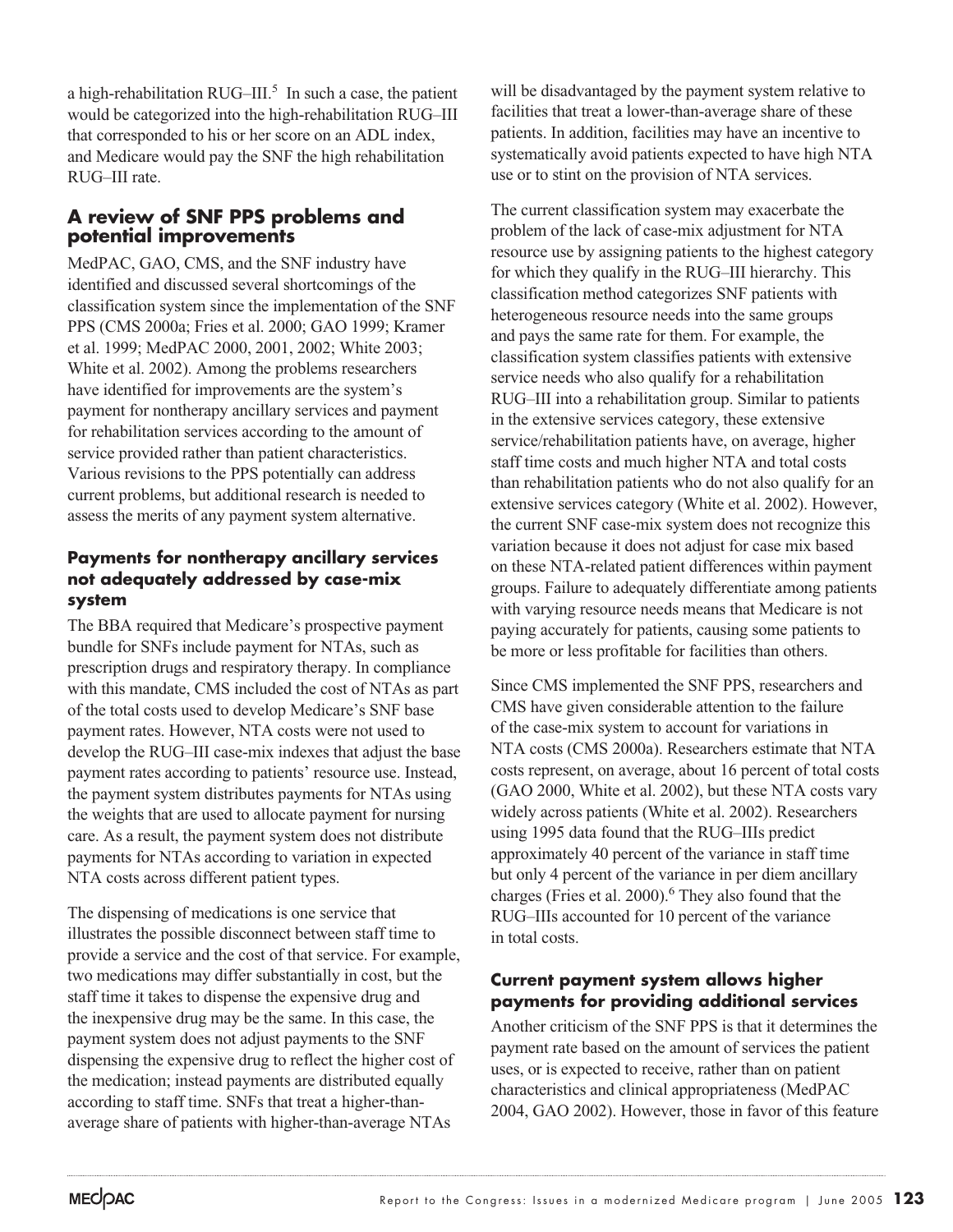of the SNF PPS assert that categorizing and paying for the amount of therapy provided counters incentives in the PPS for SNFs to stint on therapies. The system has two incentives related to the provision of therapy. The first incentive is for SNFs to provide additional therapy to achieve a higher payment category even though the patient may not benefit from additional therapy. Second, because the payment system pays a fixed rate for ranges of therapy minutes provided—45 to 149 minutes (low), 150 to 324 minutes (medium), 325 to 499 minutes (high), 500 to 719 minutes (very high), and more than 720 minutes (ultra high)—providers face an incentive to provide the fewest number of minutes in the highest achievable payment category because therapy times at the bottom of the categories have the lowest cost relative to revenue (Wodchis 2004, White 2003).

Several studies have found evidence that SNFs may have responded to therapy-related payment incentives in the PPS. Consistent with the incentive to classify patients into rehabilitation groups since implementation of the PPS, more patients were categorized into high and medium rehabilitation groups and fewer into the highest and lowest categories at patients' initial assessments (GAO 2002, OIG 2003). Providers' payments for these high and medium rehabilitation groups reportedly had the highest payment relative to costs (GAO 2002, White 2003). White also found that the proportion of residents receiving no rehabilitation therapy also declined between 1997 and 2000. Consistent with incentives to provide minutes of therapy at the low end of the range for a given payment category, patients in the medium and high rehabilitation categories—upon their initial assessment—received at least 30 fewer minutes of therapy per week in 2001 than in 1999; half of the patients initially categorized into these two groups did not actually receive the minimum minutes to be classified in these groups (GAO 2002). GAO explained this latter finding, in part, by more patients being classified using estimated rather than actual therapy minutes (GAO 2002). Changes in patient characteristics could have contributed to these changes, but the Office of Inspector General (OIG) did not find substantial shifts in the gender, race, age, or reason for eligibility of Medicare beneficiaries who used SNFs from January 1999 to December 2002 (OIG 2003).

# **Refining the RUG–III system to address NTA payment**

Recognizing the problem of the payment system's failure to properly distribute payments for NTAs, CMS undertook research "to review the RUG–III classification system with particular emphasis on the care needs of medically complex Medicare beneficiaries and the variation in nontherapy ancillary services within RUG–III categories" (CMS 2000a). To evaluate potential improvements to, but not replacement of, the RUG–III system, CMS awarded a contract to Abt Associates, Brown University Center for Gerontology and Health Care Research, and the University of Michigan's Institute of Gerontology in 1999 (Fries et al. 2000). These researchers found, among other things, that patients in the extensive services category had higher NTA costs than patients in other categories.

In their final report in 2000, the contractors recommended that CMS consider adding 14 new groups to the top of the RUG–III hierarchy for SNF patients who qualify for the rehabilitation and extensive services category. This proposal was called the "RUG–III+ model," which had 58 payment groups instead of 44. However, this change alone did not directly address the NTA payment issue. To address the failure of the case-mix system to distribute payment for NTA costs, the contractors also proposed applying a weighted or unweighted nontherapy ancillary index model to the new RUG–III+. Researchers developed these indexes from MDS items (e.g., suctioning, tracheostomy care, IV medication) that were found to be significantly related to per diem nontherapy ancillary (drug, respiratory therapy, and other ancillaries) costs. The index would determine an additional payment for nontherapy ancillary care for each day of SNF care.

Based on the contractors' findings that this refined case-mix system had improved ability to predict variance in total and NTA costs, CMS issued a proposed rule in April 2000 to refine the case-mix system using the RUG–III+ and the unweighted index model (CMS 2000a). But in the July final rule, CMS announced the results of testing the models on post-PPS national-level data (CMS 2000b). CMS found that these models did not improve the ability of the casemix system to explain cost variance enough to warrant changing the SNF payment system. Therefore, CMS did not implement the refinements in the proposed rule.

Although this specific model proved less successful when tested on later, national-level data, an index that is similar in concept could again be developed from national-level data to explain NTA costs. Additional research to identify variables that better predict NTA costs would be required.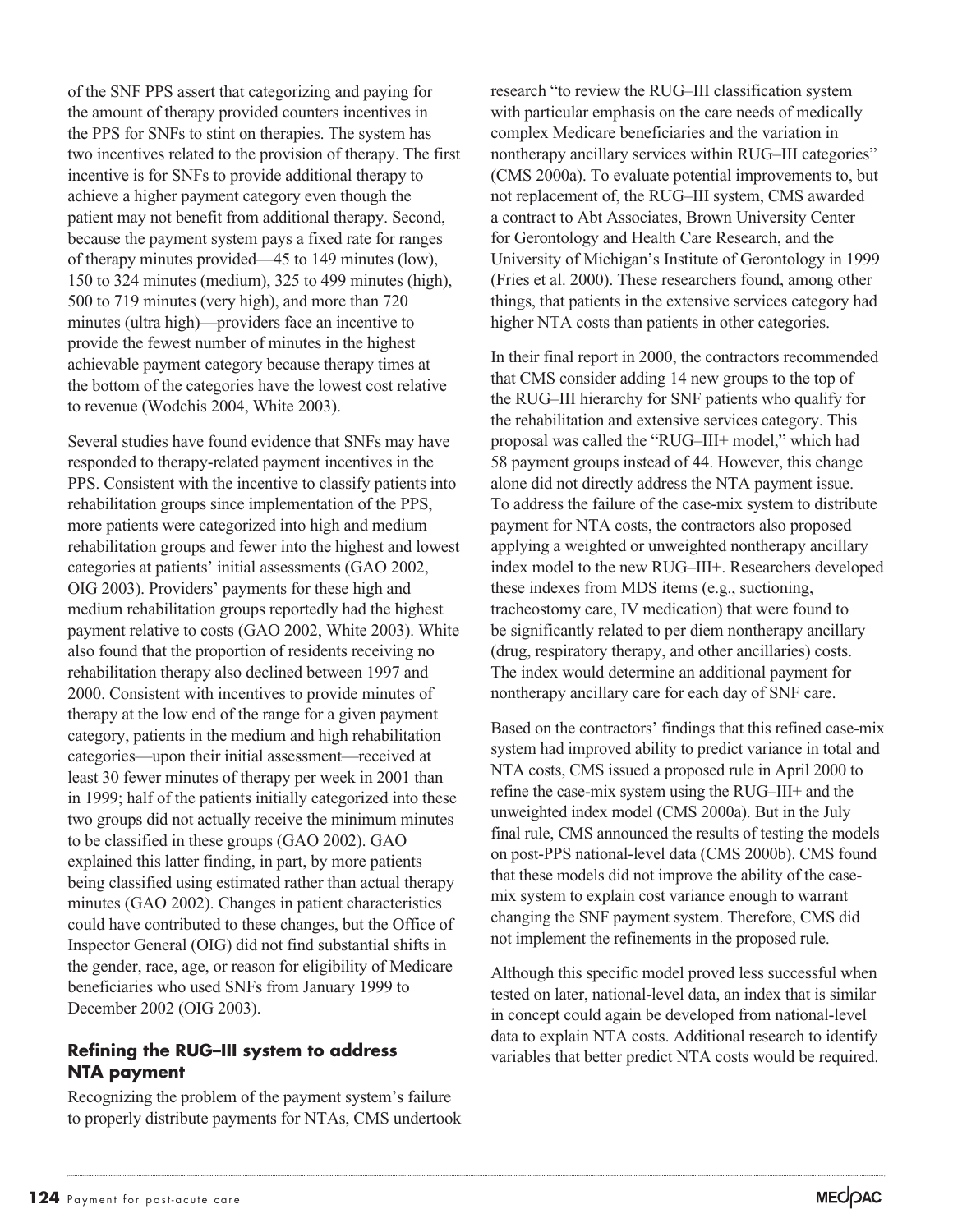# **Outlier policy may not be optimal way to address NTA payments**

Some have suggested that the Medicare PPS for SNFs should have an outlier policy to pay for high-cost patients. Many Medicare PPSs for other settings include an outlier policy that recognizes the extraordinary costs of certain cases and defrays some of these costs that exceed certain cost thresholds. Ideally, such a policy does not undercut incentives to be efficient but at the same time encourages providers not to avoid especially costly cases and protects providers from unpredictable and unavoidable financial risks. An outlier payment can be a desirable policy in a PPS to prevent a provider from trying to avoid excessively costly patients and to protect providers from extreme financial losses. But the problem of consistent underallocation of payment for certain types of costs such as NTAs in the SNF PPS—may argue more strongly for fundamentally refining the case-mix system to better distribute payments according to these costs rather than imposing an outlier policy.

Another feature of the SNF PPS—although not an outlier policy per se—may diminish the need for a SNF outlier policy. Certain high-cost, infrequently provided services such as ambulatory surgery performed in operating rooms, certain chemotherapy agents, and customized prosthetic devices are currently excluded from the SNF payment bundle and paid for separately (GAO 2001). This policy mitigates for providers the financial risk of treating patients who need these excluded services. By excluding high-cost, infrequently provided services from the payment bundle, CMS may reduce the number of cost outlier cases that might otherwise occur if these services were included in the per diem rate.

# **Alternative classification system using SNF patient characteristics**

One potential option that CMS could explore to improve the SNF PPS is replacing the RUG–III classification system with an entirely different classification scheme based on patient characteristics that are correlated with all SNF resource use. Before CMS implemented the SNF PPS, Cotterill tested the ability of a diagnosis related group (DRG)–based case-mix index to predict Medicare SNF patient resource use at the facility level (Cotterill 1986). Because a SNF stay follows a hospitalization, using the same classification method used to pay hospitals was appealing because, at the time, this method would not have required the development of a SNF-specific case-mix measure.

However, Cotterill also noted that DRGs may not be good predictors of care needs for SNF patients because of evidence that "diagnosis is not a strong predictor of differential use of nursing home resources for Medicare SNF patients." A significantly positive relationship existed between SNF costs and the SNF diagnosis-based index, but the explanatory power in the SNF setting was weaker than the relationship between hospital costs and the hospital index. However, the diagnosis-based index was a better predictor of costs in SNFs that had a high share of Medicare patients than in facilities that had a low share of Medicare patients. One explanation for the DRGs' relatively weak prediction of SNF patients' resource use is that DRGs do not measure functional status, which researchers have found to be an important factor predicting post-acute resource use (Clauser and Bierman 2003).

A DRG-based case-mix index or a similar diagnosis-based case-mix system may hold some promise and appeal as an alternative payment classification system to RUG–III. A classification system based on patient characteristics may be less influenced by provider behavior than a classification system based on the amount of services provided. Similar to what Abt and colleagues proposed in their RUG refinement research, other variables such as measures of SNF patients' functional status could possibly be added to a diagnosis-based system to predict SNF patients' resource use. Again, additional research is needed to determine what variables explain cost variation in SNF patients and whether valid data are currently available to develop these variables. Such research could explore whether distinct, identifiable subgroups of patients exist in SNFs—subgroups that the current payment classification system does not capture. Examples of these subgroups include patients who have short stays and are recovering from acute conditions versus those who have longer SNF stays and become (or resume being) a nursing home resident.

# **SNF PPS revisions should address current shortcomings**

CMS should improve the PPS for SNFs to better distribute payments for patients with different resource needs. To accomplish this task, CMS would need to address the current shortcomings of the SNF PPS by better distributing payment for NTA costs and paying for care based on patients' needs and characteristics rather than on the services SNFs provide.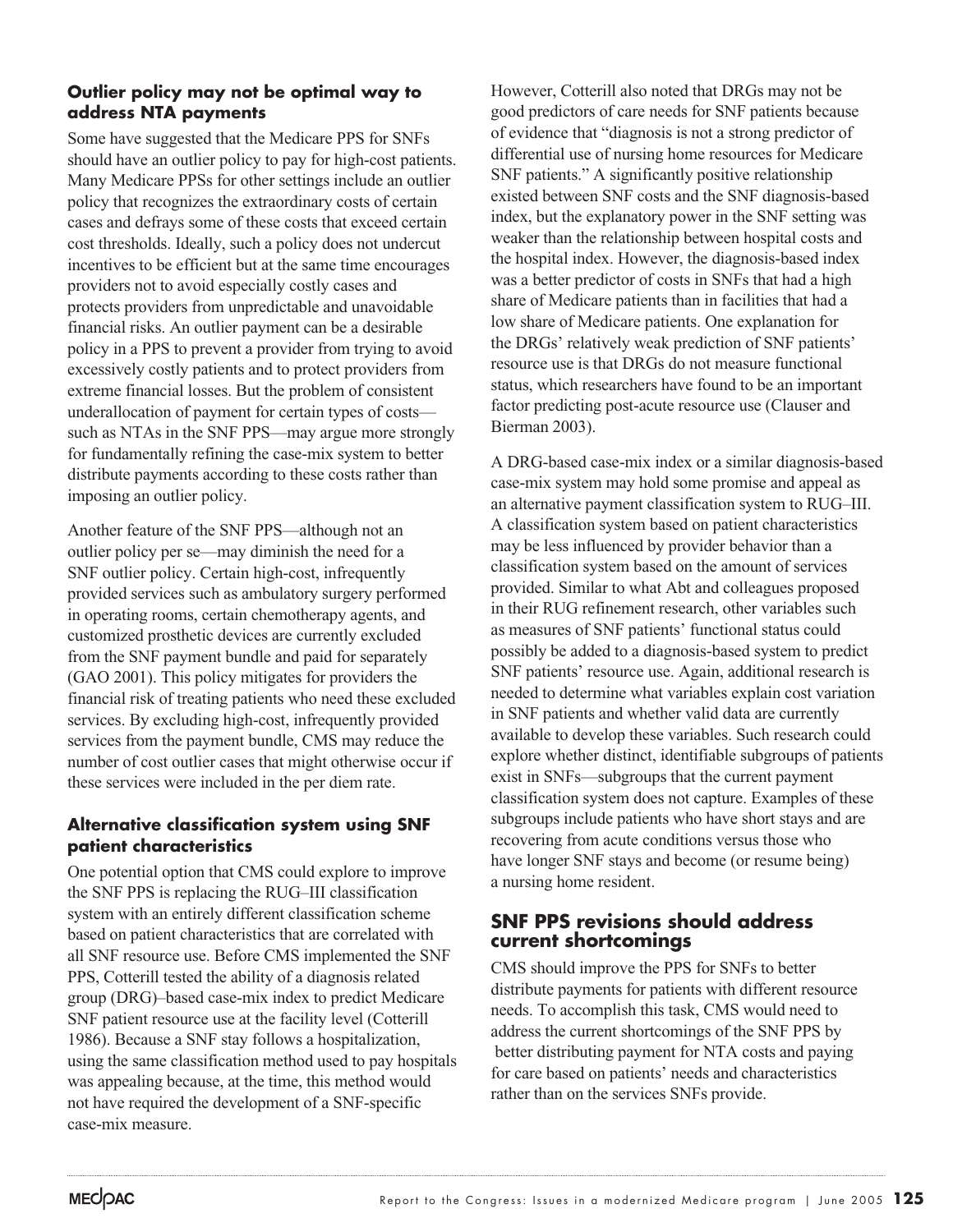CMS's report on the study—mandated in the Medicare, Medicaid, and SCHIP Benefits Improvement and Protection Act of 2002—of "the different payment systems for categorizing patients in Medicare skilled nursing facilities in a manner that accounts for the relative resource utilization of different patient types" should evaluate potential alternative systems for classifying patients and how those alternatives compare to the current system. The report on this study was due to the Congress on January 1, 2005, but as this MedPAC report was going to press, CMS had not provided their report to the Congress. It is not clear when CMS will release their report. However, MedPAC expects CMS to release a proposed rule that addresses potential payment system refinements in May 2005, and MedPAC will comment on any proposed payment system changes. We will also pursue analyses of different SNF payment system options— including refinements to the current RUG–III case-mix system, alternative patient classification systems, and various state-level nursing home payment systems to determine the potential for any of these options to improve the SNF payment system.

# **Assessing the home health PPS**

CMS implemented the home health PPS on October 1, 2000. We began our assessment of the home health PPS in 2004 with an analysis of the PPS outlier provision. Our findings from that analysis, combined with other evidence, suggest that the current PPS may not be working optimally. This section expands upon that analysis. We briefly describe the current PPS, focusing on how the case-mix classification works; review some of the current problems with the PPS; and conclude with plans to further investigate the PPS.

# **How does the current PPS buy home health services?**

Medicare pays for home health service in 60-day units called episodes. Episodes begin when home health agencies admit patients to home health care. Most patients complete their course of care, and agencies discharge them, before 60 days have passed. If agencies do not complete patients' care within 60 days, another episode of payment may start without a break in their care.

Agencies receive a base payment of \$2,268 per episode for home health services in 2005. The base payment is

case-mix adjusted to account for differences in patients' expected resource needs, as reflected by their clinical and functional severity, recent use of other health services, and therapy use. Nurses or therapists record patients' conditions using OASIS, a standardized home health patient assessment tool, to score patients' health on admission. Figure 5-5 illustrates the OASIS items that describe the patient and the possible scores. The 80 case-mix groups—called home health resource groups (HHRGs)—in the home health PPS represent all combinations of the scores in the three domains (4 clinical  $\times$  5 functional  $\times$  4 service = 80 case-mix groups).

Payment also is adjusted for differences in local prices by the hospital wage index. Adjustments for several other special circumstances, such as unusually high costs or very short episodes, can also modify the payment.

## **Some problems with the home health PPS**

All PPSs are likely to suffer from several "pathologies" (Newhouse 2002). Among them is the failure to account for economies of scale. Also, if small providers draw an unfavorable mix of patients, they may be disadvantaged by a system that depends on relatively more profitable patients "subsidizing" the costs of relatively less-profitable ones to pay appropriately on average. Furthermore, the case-mix system within a PPS frequently fails to account for variations within case-mix groups. These problems lead to a mismatch of payments and costs at the patient and agency level. Evidence suggests that the home health PPS shows symptoms of each of these pathologies. Finally, Medicare's PPSs pay the same amounts regardless of quality.

The PPS does not account for economies of scale; smaller agencies have higher per-episode costs because they spread their overhead costs over fewer episodes. The GAO found evidence that fixed overhead costs had a significant impact on agencies' performance under the PPS (GAO 2004). Home health agencies' overhead includes legal, accounting, and data processing services; taxes; malpractice insurance; and office and equipment rental. Agencies with poor financial performance spent more than twice as much as well-performing agencies on overhead, and poorly-performing agencies had 25 percent fewer visits. GAO concluded that agencies' small size caused some of the difference in overhead costs per visit; however, additional factors appeared to be at work because nearly 20 percent of well-performing agencies were also small in size.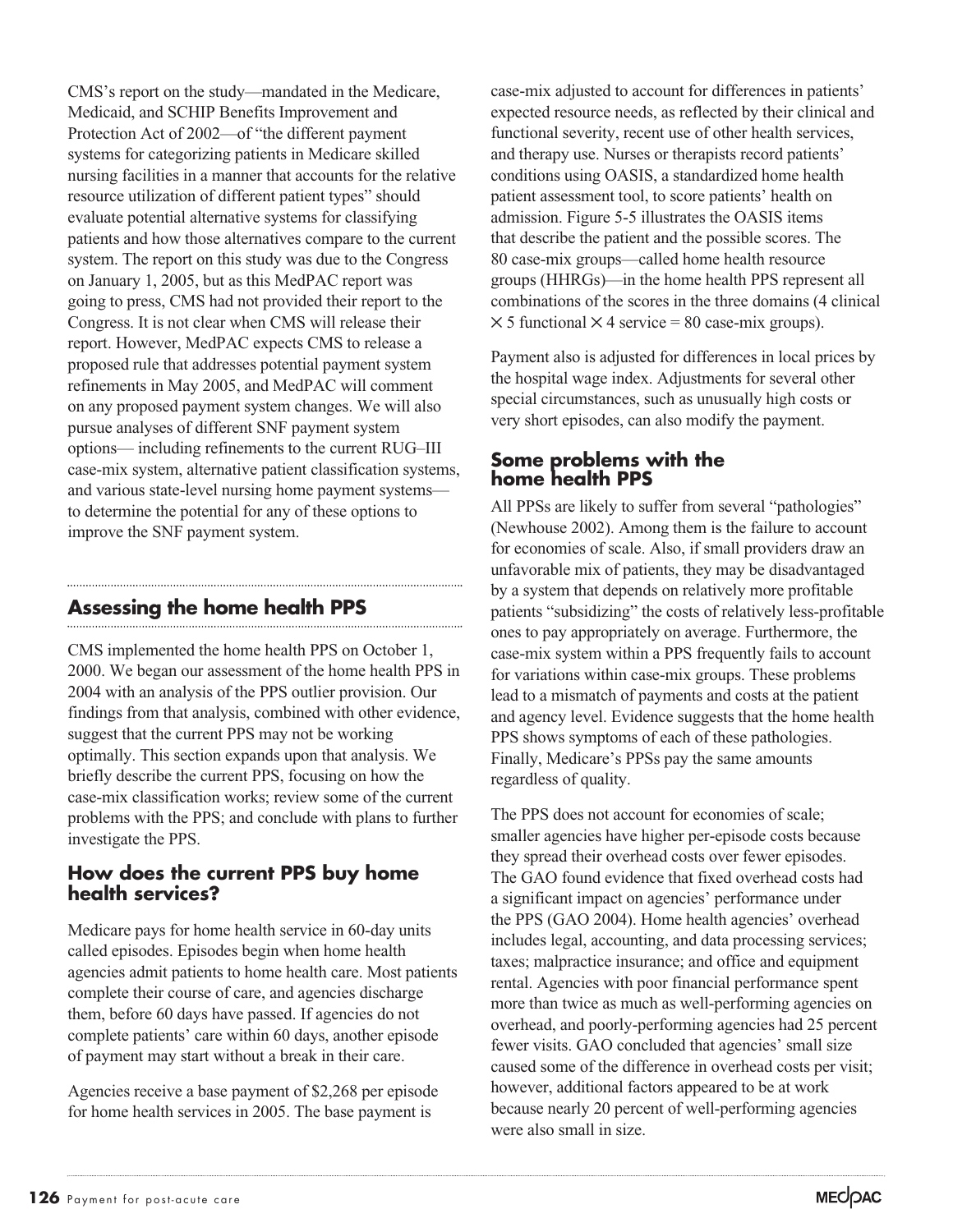#### **Clinical, functional, and service information from OASIS determines patients' home health case-mix classification**



Note: OASIS (Outcome and Assessment Information Set), IV (intravenous), IRF (inpatient rehabilitation facility), SNF (skilled nursing facility).

Source: CMS 2000c.

Small agencies could also have more difficulty with a PPS because it pays on the basis of averages. The greater the number of cases an agency has in a given case-mix group, the more likely the agency's average cost for that case-mix group will equal the national standard upon which the

payment for the case-mix group is based. If a small agency has only one or two cases in a given case-mix group, then the agency's average costs for that group will likely be higher or lower than the national standard. If agencies do not have enough patients with lower-than-average costs in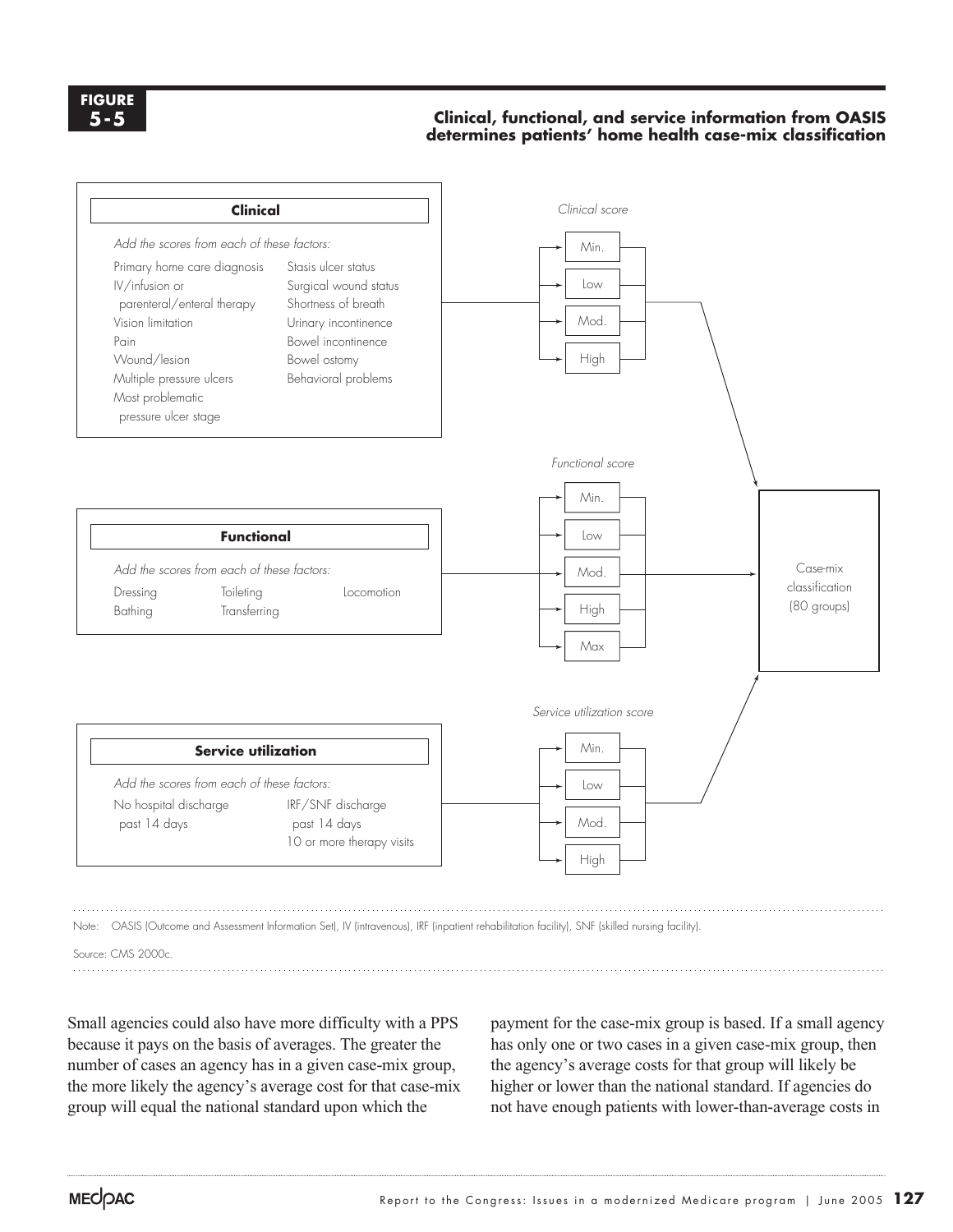some case-mix groups to offset the patients with higherthan-average costs in others, then they could be underpaid. Researchers noted the potential for difficulties for small agencies (Phillips et al. 1992). When testing several casemix models for the PPS, the developers found that small agencies (ones with 200 or fewer episodes in a year) under a PPS would be somewhat more likely than medium agencies to be under- or overpaid in a given year by at least 5 percent. Furthermore, small agencies would be more than twice as likely to be under- or over-paid than large agencies (ones with more than 925 episodes).

Another PPS pathology is the failure to account for large variations of costs within case-mix groups. In the March 2005 report, MedPAC noted the wide variation in the number of minutes that nurses, therapists, aides, or social workers spent with patients during an episode in the same case-mix groups. We measured the average number of minutes of service per episode for each case-mix group, as well as the amount of variation around each of those averages. In more than half of the 80 case-mix groups in this system, the coefficient of variation for minutes per episode was greater than 1. A coefficient of variation of 1 or greater implies that the standard deviation is equal to or greater than the average, indicating very wide variation. Although the congruence between costs and minutes of service may not be one-for-one, the weak relationship between minutes and case mix suggests that the home health PPS case-mix system may fail to fully account for variation in costs within payment groups.

The handful of HHRGs with very small numbers of patients may compound the problem. As noted earlier, the 80 HHRGs represent every combination of each level of clinical and functional severity and service use; the HHRGs for maximum clinical severity and minimum functional limitation are populated only by a few patients each year (one such HHRG had only 45 patients nationwide in 2001; another had only 100 patients). Such small numbers of patients contribute to inconsistency in the average service use and cost of care for the HHRG. Perhaps CMS should consider merging these small HHRGs into larger, similar HHRGs.

The home health PPS pays the same amount for high- and low-quality care, as do all of Medicare's payment systems. MedPAC recommended in March 2005 that CMS should align the incentives of payment systems with incentives for quality (MedPAC 2005). We found that the home

health setting was ready for pay for performance and that a portion of the payments should be linked to achieving a high level of patient outcomes or improving the proportion of patients who achieve good outcomes. Pay for performance is especially important in the home health setting because the product definition is not strong; under pay for performance, some dollars are linked directly to what Medicare truly wants to buy: better health for beneficiaries.

## **Home health product has changed since CMS designed the case-mix system**

Substantial changes in the home health care product that have occurred since the system was designed could limit the system's ability to account for current differences among agencies and for differences among case-mix groups. Abt Associates designed the case-mix system under contract with CMS in 1999 (Goldberg et al.) using claims from October 1997 through April 1998. At that time, the payment system was cost based; agencies could generate more revenue by providing more visits. HHAs had an incentive to deliver more visits and were responding to that incentive in 1996 and 1997, admitting more beneficiaries and providing more visits than ever before.

Since the contractors developed the case-mix system, the PPS has substantially changed agencies' incentives. First, the prospective payment limits an agency's ability to increase revenue by increasing visits because payment is *mostly* determined by patients' conditions rather than the amount of service delivered. The case-mix system has reversed the incentive for more visits. Second, the portion of the PPS payment that is not based strictly on patients' conditions is the additional payment for delivering at least 10 therapy visits. Meeting the therapy threshold produces substantially higher payments for otherwise similar patients. For example, an episode for a patient with moderate clinical severity and moderate functional limitation would be paid  $$2,440$  (base payment  $\times$  case weight 1.08) if the episode did not meet the therapy threshold and \$4,420 (base payment  $\times$  case weight 1.95) if the patient did meet the therapy threshold. In this example, the difference between the two patients could be minimal; they may have the same diagnosis and the same level of functional limitation, but one patient may have received 9 therapy visits and the other may have received 10. This may be a strong incentive to shift the mix of visits toward therapy to meet the 10-visit threshold for higher payment.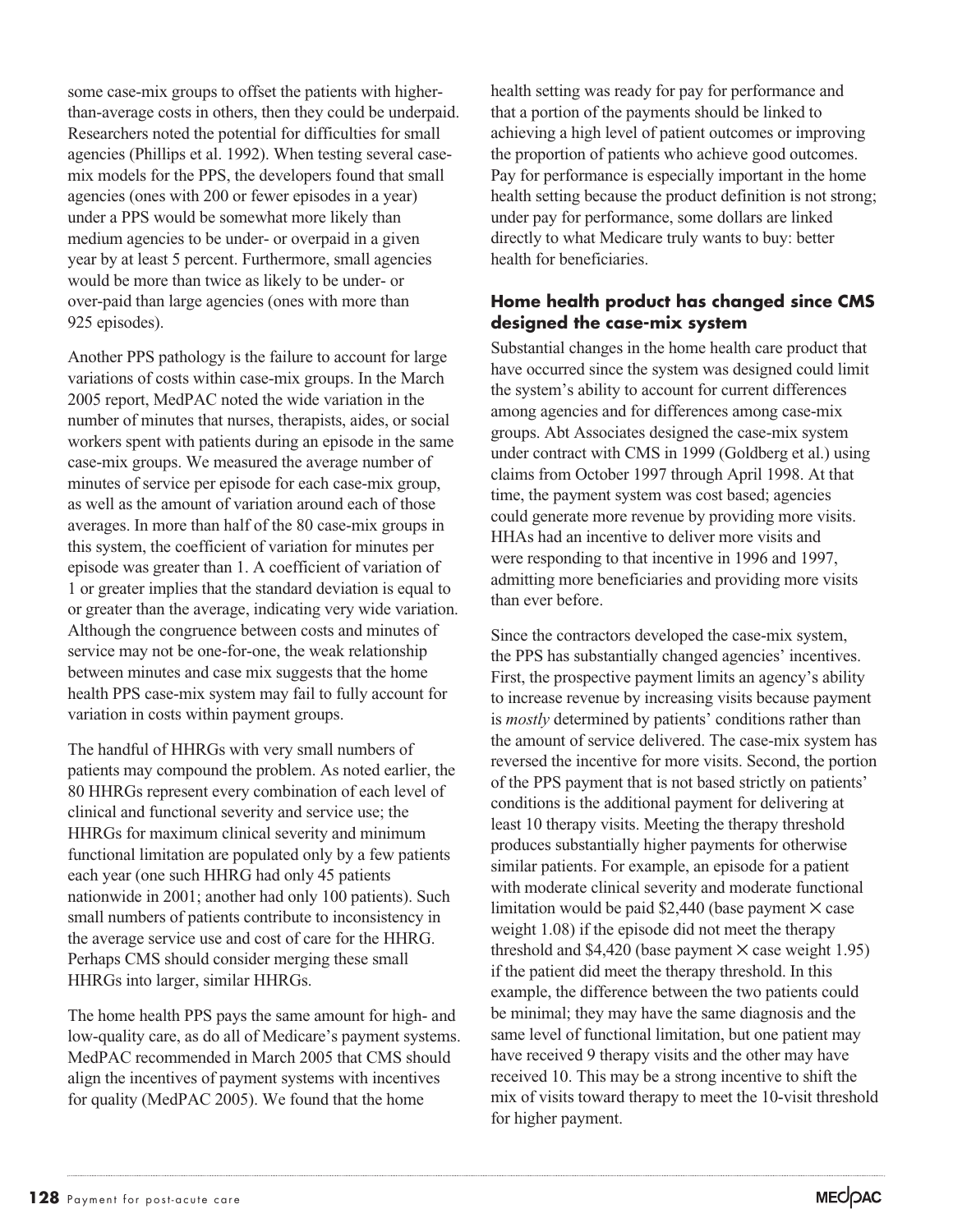Agencies have decreased the number of visits per episode and increased the amount of therapy delivered as a proportion of those services, thus substantially changing the product of home care from the one that Abt used to calculate the case-mix weights. These changes are fairly substantial: Visits declined 47 percent, minutes declined 37 percent, and therapy increased as a proportion of all visits by 17 percentage points (Table 5-9). The relative resource needs calculated for each HHRG in 1999 are probably not correct today because it seems unlikely that these substantial changes to the home health product occurred evenly in each HHRG. Some HHRGs probably changed more than others, which could affect their resource intensity relative to those HHRGs that were less affected.

These changes in the product have led many to wonder whether quality of care has declined as a result. Older studies found small but significant benefits from higher numbers of visits; newer results seem to challenge that conclusion. The text box on the next page discusses some evidence on this point.

# **Plans for future research**

The evidence we have cited in this chapter suggests problems with the home health PPS. To accurately identify the source of the problem, we need to conduct more research. If the case-mix system is not working well, we may be able to detect patterns in the costs and claims data. MedPAC will pursue the following questions in future research:

- How well do the relative weights match the minutes of service in each HHRG?
- How well do the relative weights match the reported costs of care in each HHRG? We will explore several different models for cost.
- Does the case-mix adjustment work better for some types of beneficiaries than others? Specifically, are there subgroups of beneficiaries whose care needs are not well anticipated by the current case-mix system? We will explore groups of users who are post-hospital and non-post-hospital, who are with and without an informal caregiver, who are qualified for both Medicare and Medicaid, who have multiple markers of frailty, who have cognitive disabilities, or who are young and have disabilities.



#### **The home health product changed between 1997 and 2002**

|                              | 1997  | 2002         |
|------------------------------|-------|--------------|
| Average visits per episode   | 36    | 10           |
| Average minutes per episode  | 1.500 | $\lambda$ () |
| Percentage of therapy visits | % ≎   | 26 %         |

Source: Goldberg, H. B., D. Delargy, R. J. Schmitz, et al. 1999; MedPAC analysis of 20 percent of CMS Datalink file; and MedPAC analysis of 5 percent Standard Analytic File of home health claims.

CMS may wish to consider a recalibration of the weights as the first step in improving the current PPS. CMS recalibrates the weights of the inpatient acute-care hospital PPS on a regular basis to maintain their accuracy. Alternatively, more substantial changes to the system could be considered, such as mixing prospective payment with retrospective payment or limiting agencies' profits and losses or paying differently for different types of care.  $\blacksquare$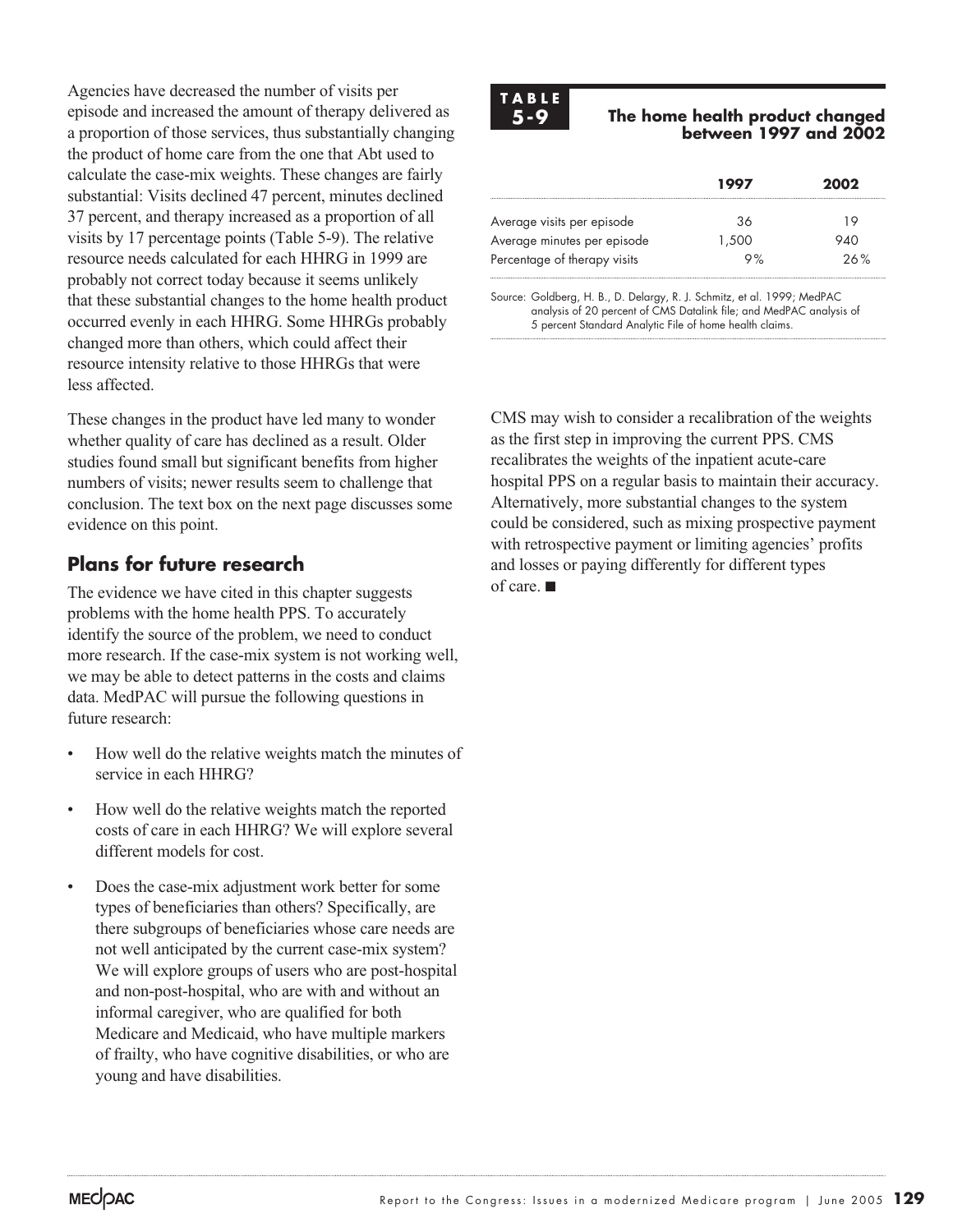# **Is more home health service better?**

Early research suggested small but significant<br>differences between the quality of outcomes<br>patients who received less However more rece differences between the quality of outcomes for patients who received more home health care and patients who received less. However, more recent studies appear to challenge that conclusion. Research by Baker, Gill, and others links inactivity and decline in older adults; perhaps too much care, especially aide care, for homebound patients may promote inactivity on the part of the patient and thereby worsen the patient's condition (Gill et al. 2002).

Schlenker, Shaughnessy, and Hittle (1995) found feefor-service beneficiaries received more visits, had higher costs, and achieved better functional outcomes than beneficiaries in managed care plans. This would suggest that more home health care is better for patient outcomes.

More recent evidence is mixed. Hadley and colleagues (2000) used an instrumental variable approach to estimate a very small but statistically significant difference between the functional outcomes of home health users and nonusers in the six months following hospitalizations. After controlling for the differences between users and nonusers, they found that home health users improved their functional status by 219 points on a 5,363-point scale, compared to nonusers (all patients had an average score of 875 points). The authors note that more research is needed about home health care that does not follow a hospitalization and home health care that is long term; it may not be appropriate to generalize the results to those populations.

In their study of eight states, 44 HHAs, and more than 700 episodes, Brega and colleagues (2002) conclude: "Patients receiving more frequent visits experienced

marginally better outcomes of home care than did patients with less frequent visits." Their outcomes included 27 measures of improvement in activities of daily living.

An examination of the relationship between the amount of home health service and patient satisfaction found that decreasing amounts of home health service did not decrease beneficiaries' satisfaction with the agency, their discharge, or nursing or therapist care (McCall et al. 2004). The researchers did find a decrease in satisfaction with fewer personal care services, though they note that "there was concern [before the decrease in services] that the benefit was increasingly being used to provide personal care services for beneficiaries having no skilled care need."

Since the implementation of the PPS and the attendant decline in the average number of visits, patient outcomes of care have shown a slight improvement, as measured by CMS's Home Health Compare (MedPAC 2005). More home health patients have improved their ability to dress themselves, walk, and conduct other activities of daily living even though they are receiving a lower number of visits than they did in the past. Also, Hogan (2004) found that from 1996 to 2002, "there was a statistically significant decline in re-admission and an increase in percent of episodes ending in return to the community." The Hogan study made some adjustments to account for changes in the patient population; the Home Health Compare data do not. The latter study also found that potentially avoidable hospitalizations as a fraction of all readmissions also declined, further suggesting that quality of care did not decline as the number of visits per episode fell.  $\blacksquare$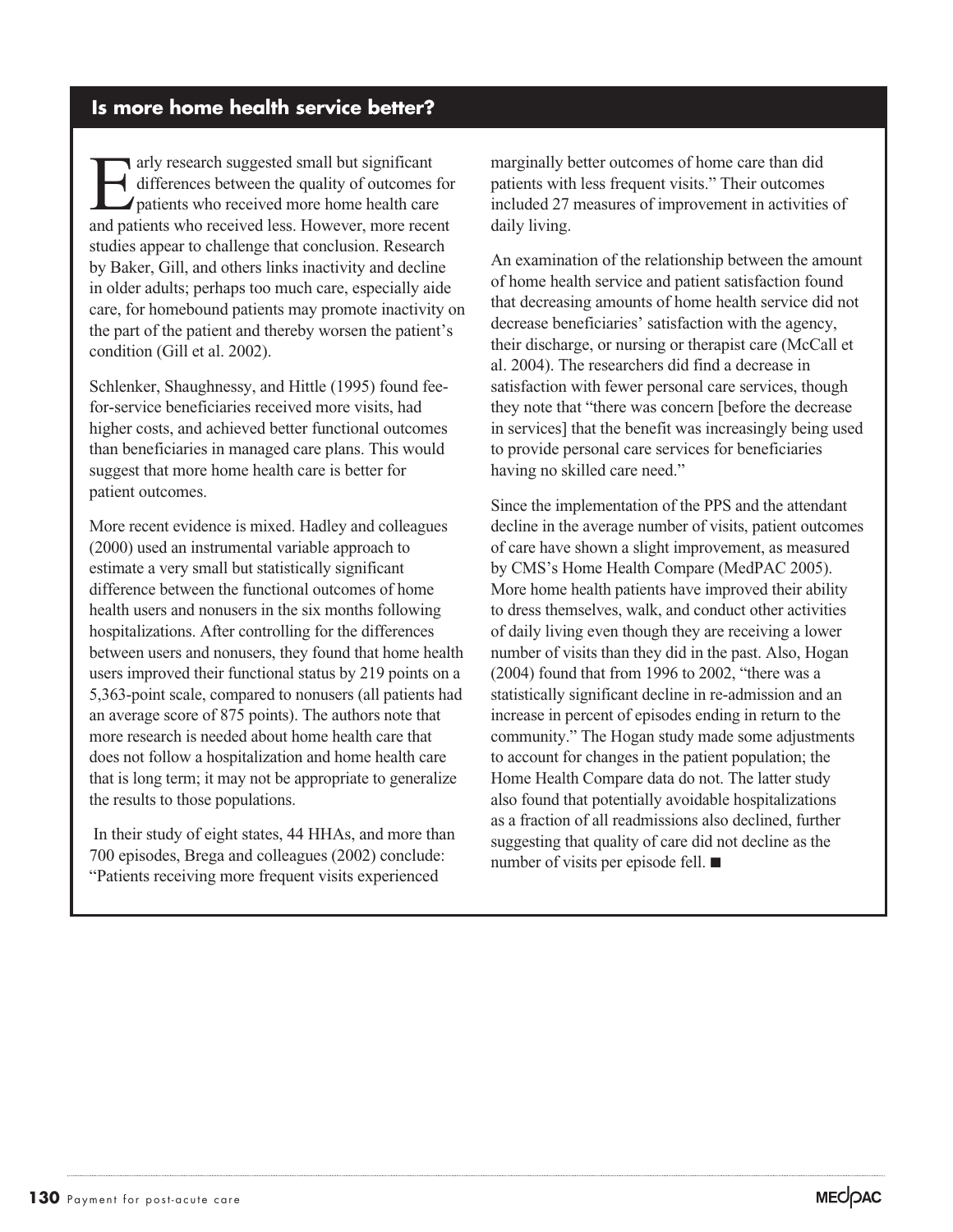# **Endnotes**

- 1 A small number of patients (about 17,000 out of 426,000) included in the study sample had bilateral (both knees or both hips) replacements.
- 2 Fourteen percent of IRF patients are discharged at 14+ days; 31 percent of SNF patients have a 14-day assessment.
- 3 RAND standardized the rates for IRFs and SNFs to remove the effect of differences in area wages.
- 4 The MDS estimate was made by CMS (2002). One study found that the MDS for Post-Acute Care, a tool that is similar to the MDS, took an average of 85 minutes to complete once 10 or more assessments had been done (Buchanan et al. 2003). The OASIS estimate was made by the National Association for Home Care (St. Pierre 2005). The IRF–PAI estimate was done by researchers at Harvard University (Buchanan et al. 2003).
- 5 To qualify for the extensive services category, patients must have, in the past 14 days, received IV medications, received tracheostomy care, required a ventilator/respirator, required suctioning, or must have received IV feeding in the past 7 days. In addition, the patients assigned to this category must have a minimum ADL score of 7.
- 6 The study conducted by Fries and colleagues used staff time data from CMS Staff Time Measurement studies as a measure of staff time costs (Fries et al. 2000). Studies that attempt to measure the variance in costs explained by the RUG–III case-mix system must define the dependent variable (cost) using available, but limited, administrative data. Specifically, facility-level nursing and other cost data are not directly available from the Medicare cost reports, and data are not available for determining costs at the individual beneficiary level.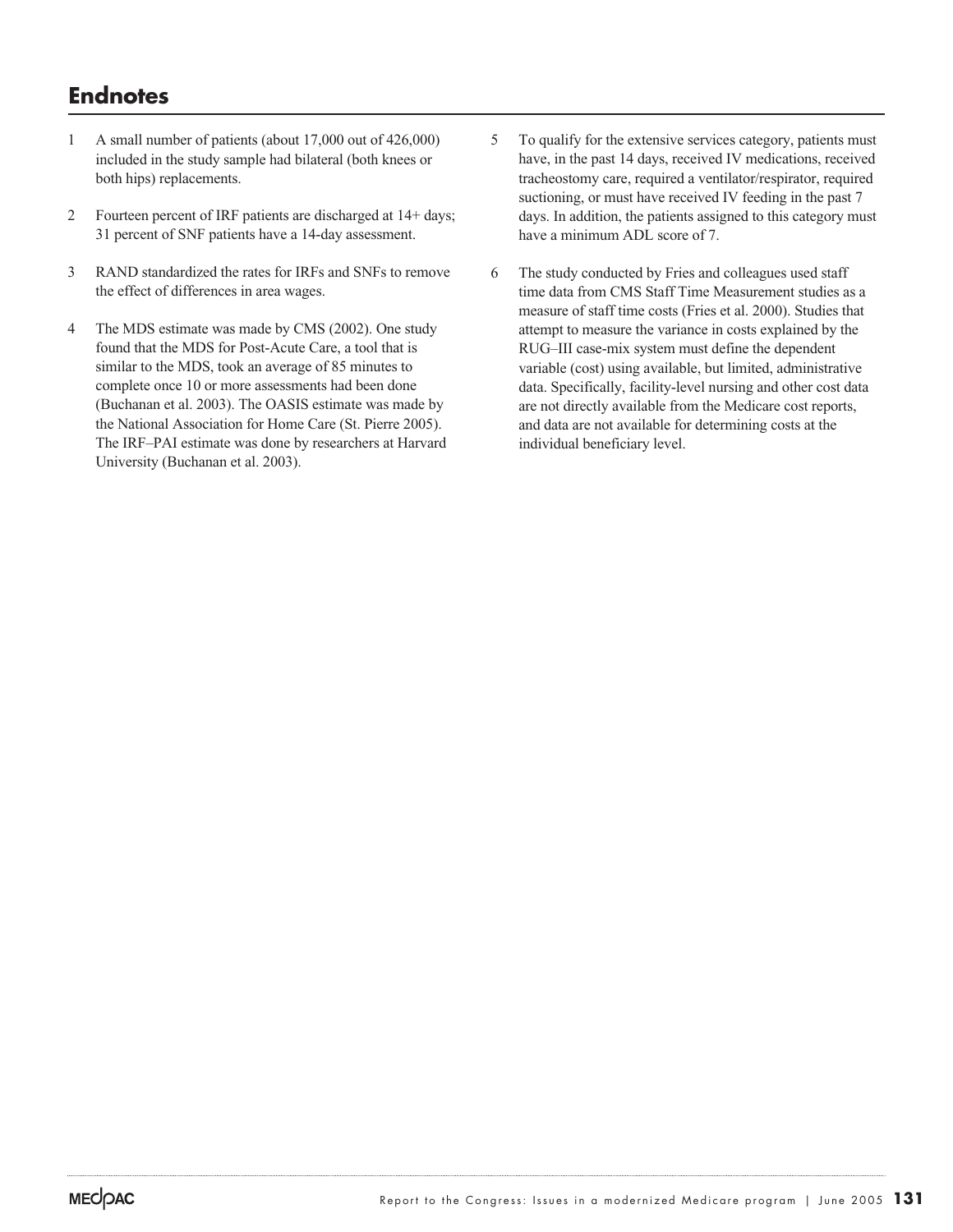# **References**

Beeuwkes Buntin, M., N. Sood, P. Deb, et al. 2005. Comparison of Medicare spending and outcomes for beneficiaries with lower extremity joint replacements. Working paper, RAND Corporation, Arlington, VA.

Brega, A. G., R. E. Schlenker, K. Hijjazzi, et al. 2002. *Study of Medicare home health practice variations: Final report.* Office of Disability, Aging, and Long-Term Care Policy, Office of the Assistant Secretary for Planning and Evaluation, Department of Health and Human Services. August.

Buchanan, J., P. L. Andres, S. M. Haley, et al. 2003. An assessment tool translation study. *Health Care Financing Review* 24, no. 23: 45–60.

Centers for Medicare & Medicaid Services, Department of Health and Human Services. 2002. Medicare streamlines paperwork requirements for nursing homes to allow nurses, other caregivers to spend more time with patients. http://www.cms.hhs.gov/ media/press/release.asp?Counter=462.

Centers for Medicare & Medicaid Services, Department of Health and Human Services. 2000a. Medicare program; prospective payment system and consolidated billing for skilled nursing facilities. Update, proposed rule. *Federal Register* 65, no. 69 (April): 19188–19236.

Centers for Medicare & Medicaid Services, Department of Health and Human Services. 2000b. Medicare program; prospective payment system and consolidated billing for skilled nursing facilities. Update, final rule. *Federal Register* 65, no. 147 (July): 46769–46496.

Centers for Medicare & Medicaid Services, Department of Health and Human Services. 2000c. Medicare program; prospective payment system for home health agencies. Final rule. *Federal Register* 65, no. 128 (July): 41194.

Clauser, S. B., and A. S. Bierman. 2003. Significance of functional status data for payment and quality. *Health Care Financing Review* 24, no. 23: 1–12.

Cotterill, P. G. 1986. Testing a diagnosis-related group index for skilled nursing facilities. *Health Care Financing Review* 7, no. 4: 75–85.

Deutsch, A., C. V. Granger, R. C. Fiedler, et al. 2005. Outcomes and reimbursement of inpatient rehabilitation facilities and subacute rehabilitation programs for Medicare beneficiaries with hip fracture. *Medical Care* 43 (forthcoming).

Fries, B. E., K. Lapane, T. Moore, et al. 2000. *Variation in prescribed medication and other non-therapy ancillary costs in skilled nursing facilities: Potential RUG–III refinements.* Cambridge, MA: Abt Associates.

Gage, B. 1999. Impact of the BBA on post-acute utilization. *Health Care Financing Review* 20, no. 4 (Summer): 103–126.

Gill, T. M., D. I. Baker, M. Gottschalk, et al. 2002. A program to prevent functional decline in physically frail, elderly persons who live at home. *New England Journal of Medicine* 347, no. 14 (October): 1068–1074.

Goldberg, H. B., D. Delargy, R. J. Schmitz, et al. 1999. *Case-mix adjustment for a national home health prospective payment system: Second interim report.* Cambridge, MA: Abt Associates.

Government Accountability Office. 2005. Medicare: More specific criteria needed to classify inpatient rehabilitation facilities. GAO–05–366. Washington, DC: GAO.

Government Accountability Office. 2004. Medicare home health care: Payments to most freestanding home health agencies more than covered their costs. GAO–04–359. Washington, DC: GAO.

Government Accountability Office. 2002. Skilled nursing facilities: Providers have responded to Medicare payment system by changing practices. GAO–02–841. Washington, DC: GAO.

Government Accountability Office. 2001. Skilled nursing facilities: Services excluded from Medicare's daily rate need to be reevaluated. GAO–01–816. Washington, DC: GAO.

Government Accountability Office. 2001. Medicare home health care: OASIS data use, cost, and privacy implications. GAO–01–205. Washington, DC: GAO.

Government Accountability Office. 2000. Medicare home health care: Prospective payment system will need refinement as data become available. GAO/HEHS–00–9. Washington, DC: GAO.

Government Accountability Office. 1999. Skilled nursing facilities: Medicare payments need to better account for nontherapy ancillary cost variation. GAO/HEHS–99–185. Washington, DC: GAO.

Hadley, J., D. Rabin, A. Epstein, et al. 2000. Posthospitalization home health care use and changes in functional status in a Medicare population. *Medical Care* 38, no. 5: 494–507.

Hogan, C. 2004. Medicare beneficiaries' use of post-acute care trends, 1996 to 2002. Draft working paper developed for MedPAC contract, Direct Research, LLC, Vienna, VA.